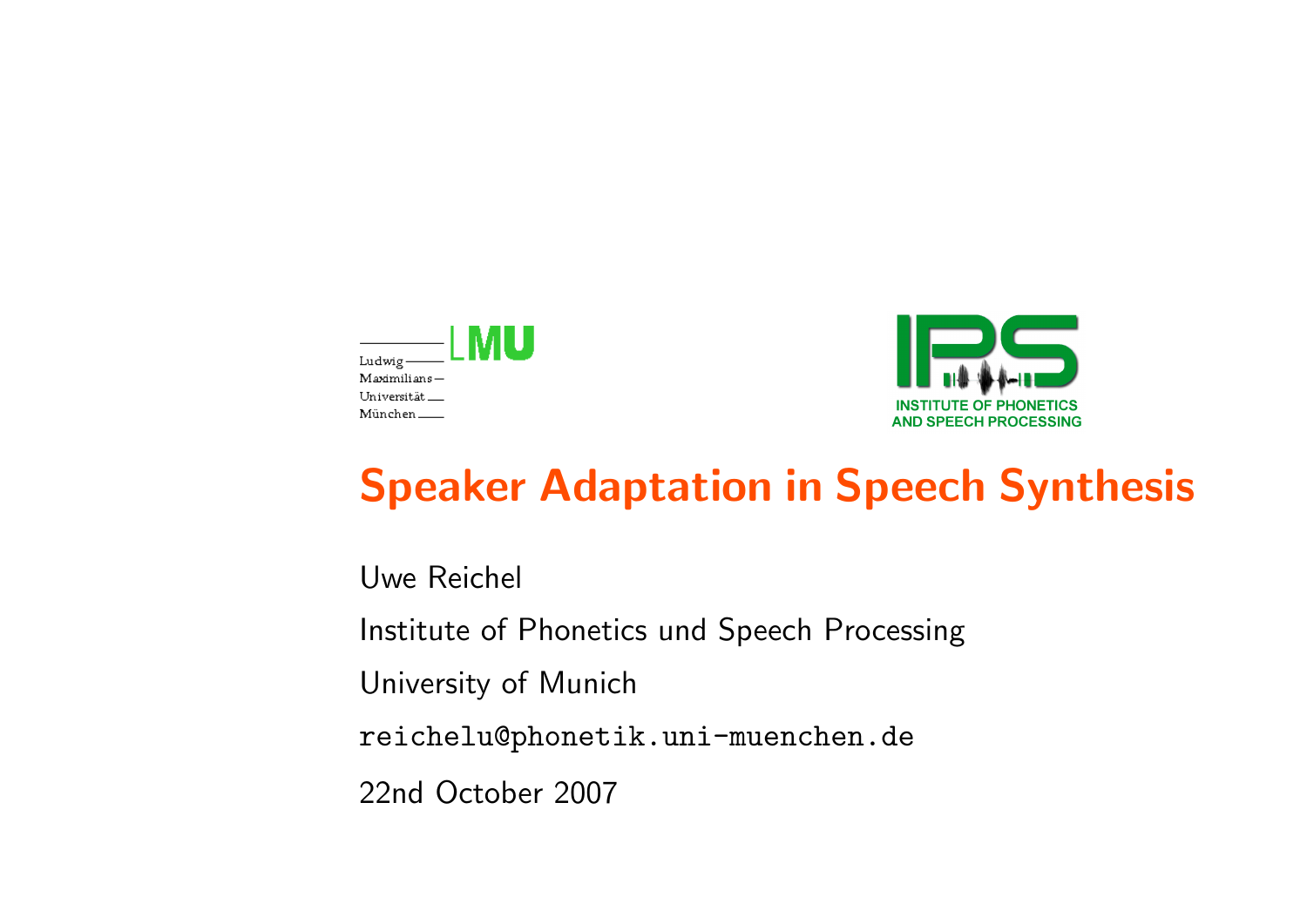- Definition and Motivation
- Influences on Speaker and Speaking Style Characteristics
- Domains of Speaker adaptation in speech synthesis
	- Symbolic level
	- Signal level
- Adaptation methods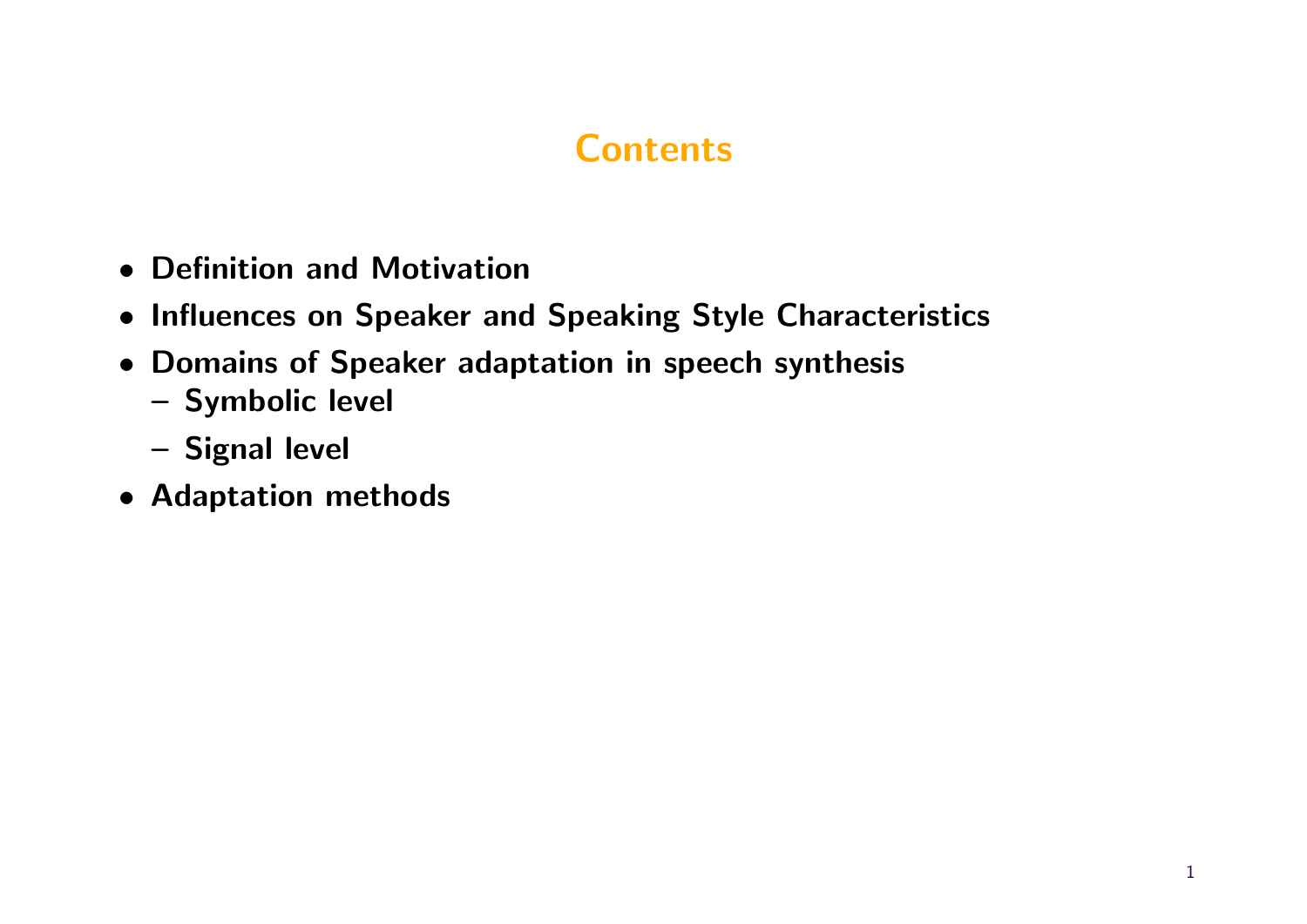# Definition and Motivation

#### Speaker Adaptation:

Transformation of symbolic and/ or signal aspects of a **source** utterance to derive a target utterance which differs from the source in terms of speaking style and/ or speaker identity

### Motivation for speaking style modification:

- increasing variability and therefore also naturality of synthesised speech
- adapting synthesised speech to environmental needs (e.g. evoke hyperarticulation in noisy environments)
- evaluating influences of acoustic parameters on speaking style (by perception experiments with synthesised stimuli)

### Motivation for speaker identity modification:

- commercially: enhance voice availability for e.g. navigation system customers
- evaluating influences of acoustic parameters on speaker identity (perception experiments)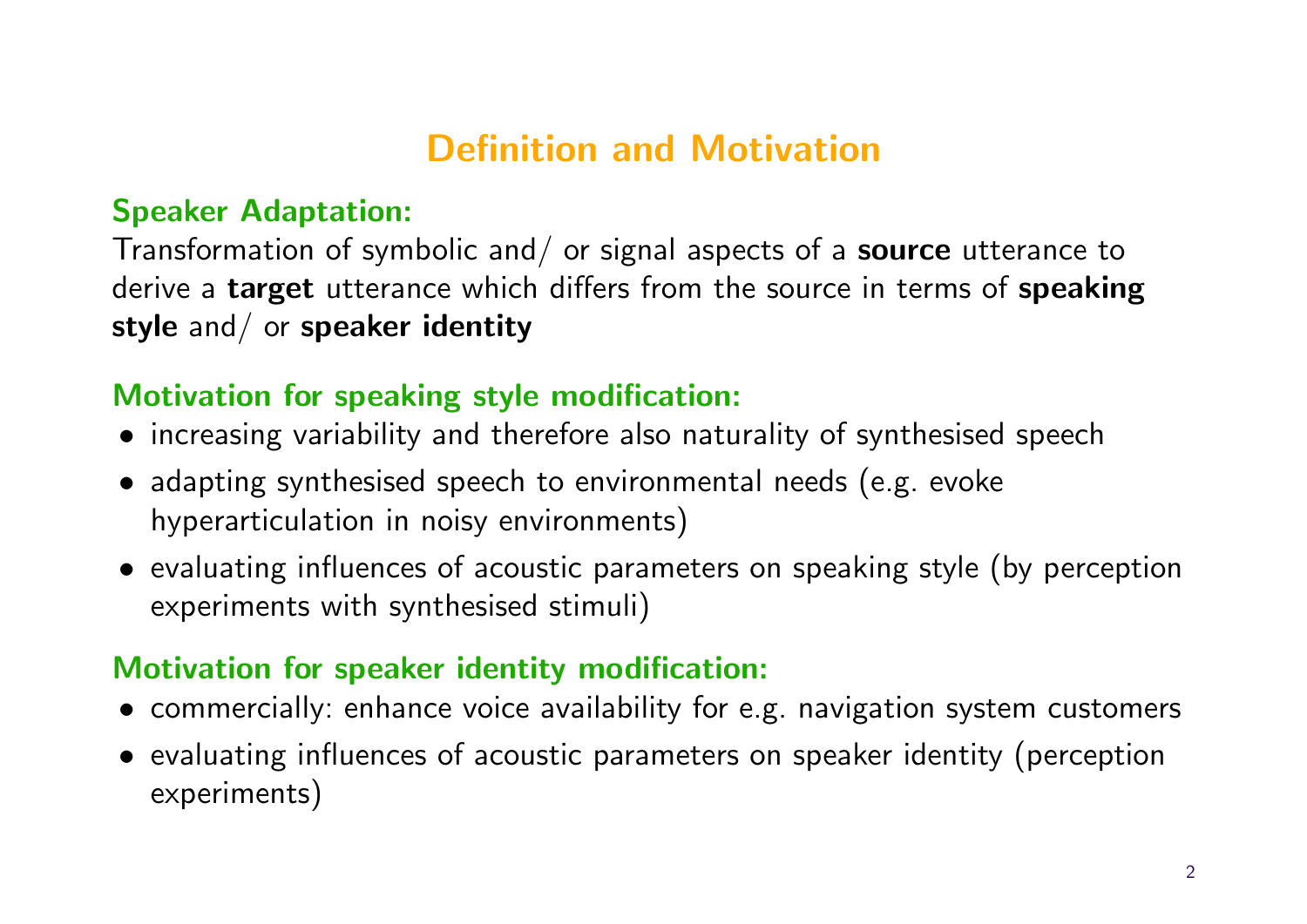# Influence on Speaker and Speaking Style Characteristics

#### speaker-related influences:

• gender, age, body size, dialect, sociolect, health constitution, etc.

#### influences related to speaking style:

• occasion of the utterance, addressed hearer, emotion, importance of the conveyed message, etc.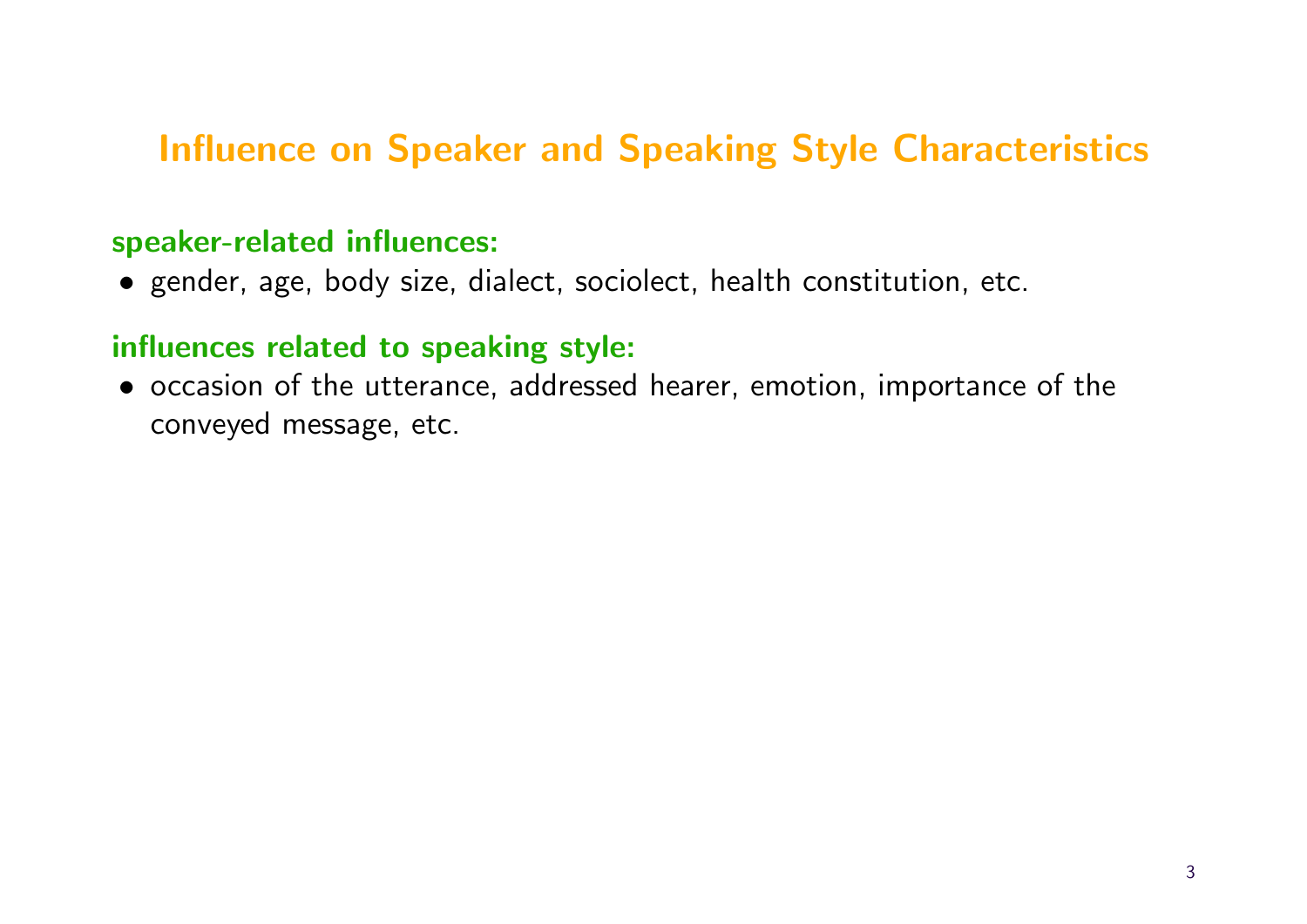# Domains of Speaker adaptation in speech synthesis

### Symbolic level

- word sequence (in concept-to-speech-synthesis)
- phoneme sequence
- prosodic structure: position and types of accents and phrase boundaries

# Signal level

- f0 contour
- glottal excitation (voice quality)
- intensity
- vocal tract: formant frequencies, bandwidths, trajectories
- speech rate, segment duration
- most of these domains encode segmental as well as suprasegmental information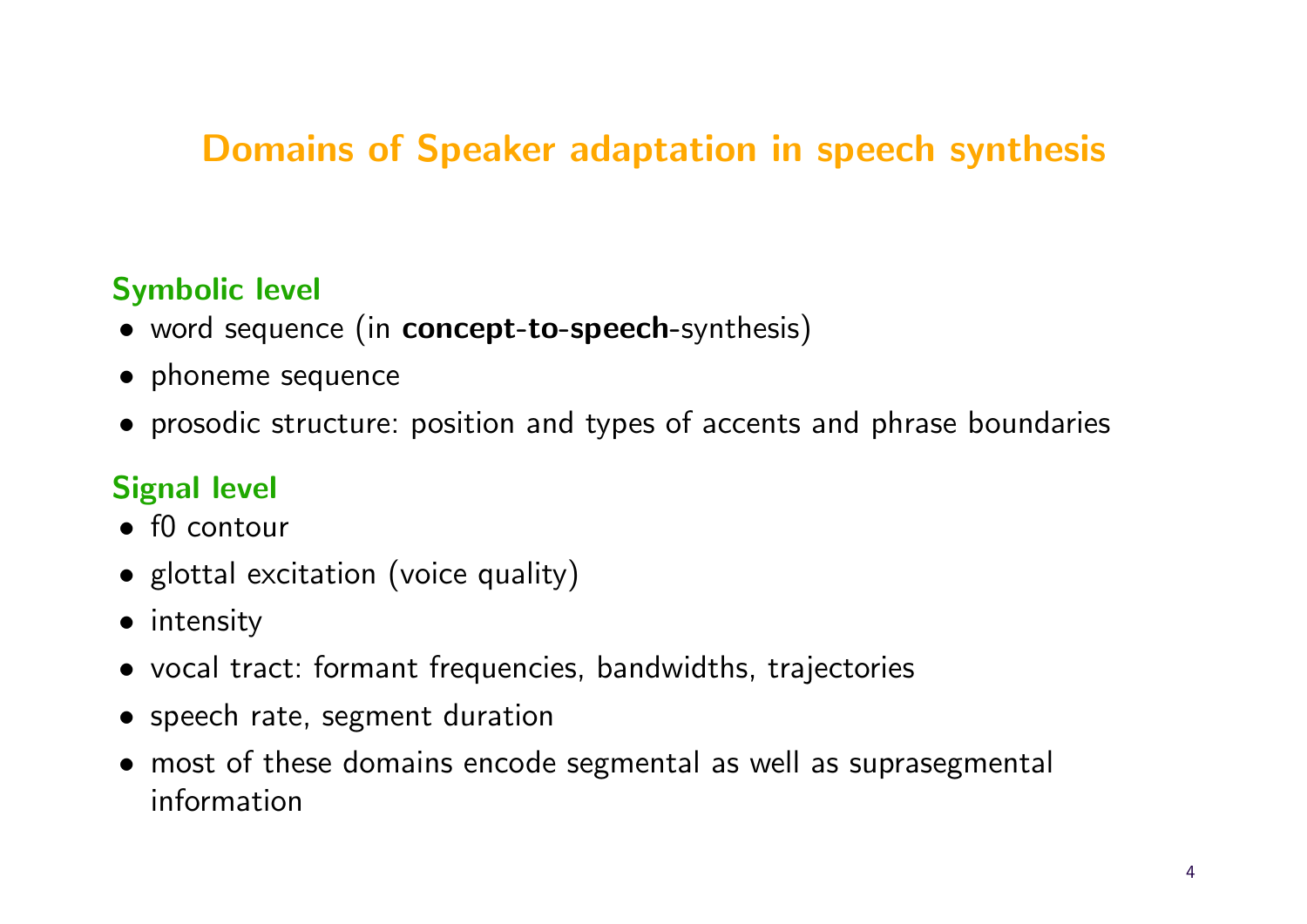### Example: Acoustics of emotions (excerpt of a collection by Schroeder, 2001)

| <b>Emotion</b> | <b>Parameter Settings</b>     |
|----------------|-------------------------------|
| Joy            | F0 mean: $+50 \%$             |
|                | F0 range: $+100 \%$           |
|                | speech rate: $+30\%$          |
|                | voice quality: modal or tense |
| Fear           | F0 mean: $+150 \%$            |
|                | F0 range: $+20 \%$            |
|                | speech rate: $+30\%$          |
|                | voice quality: falsetto       |

Is the expression of fear an increased expression of joy?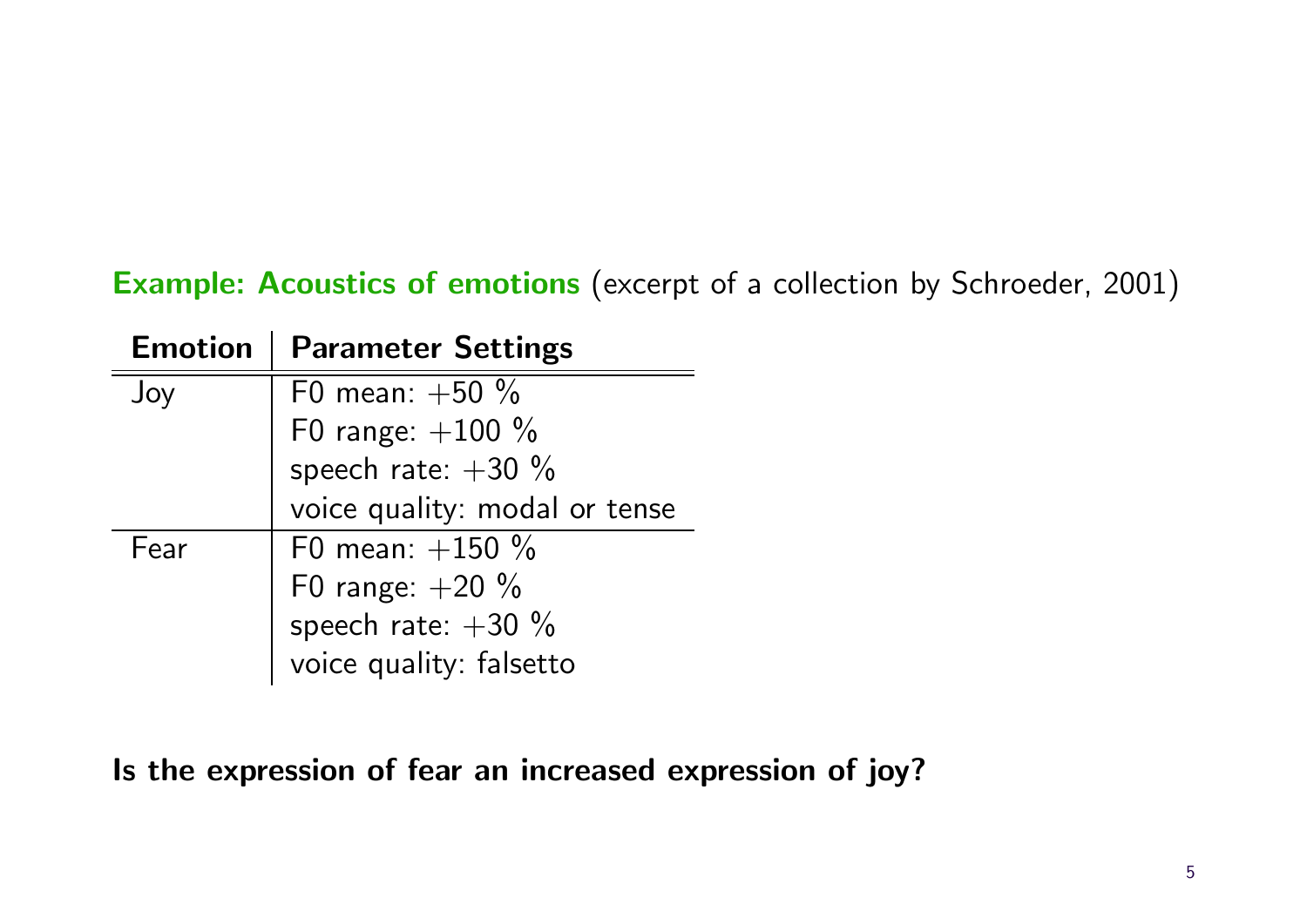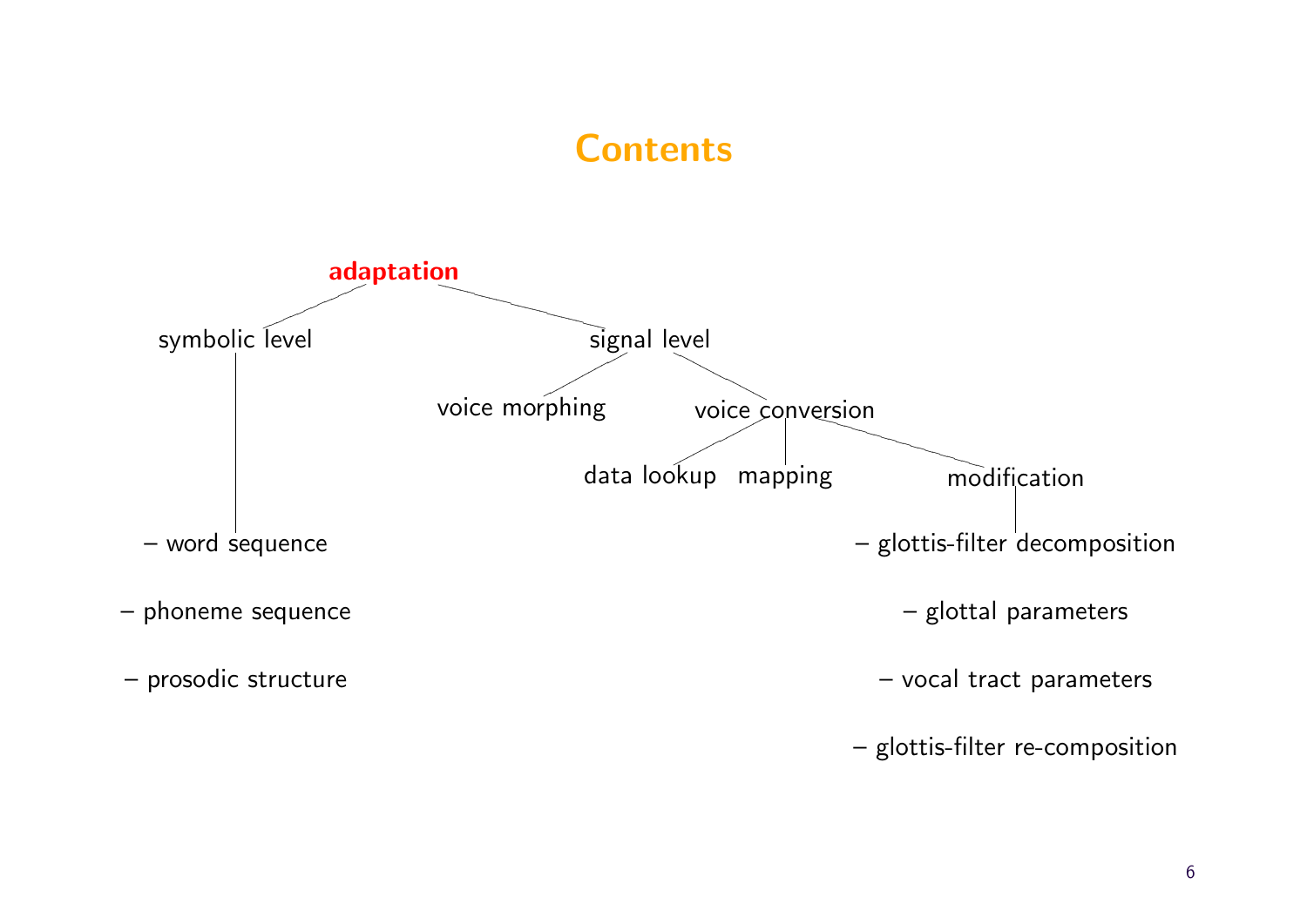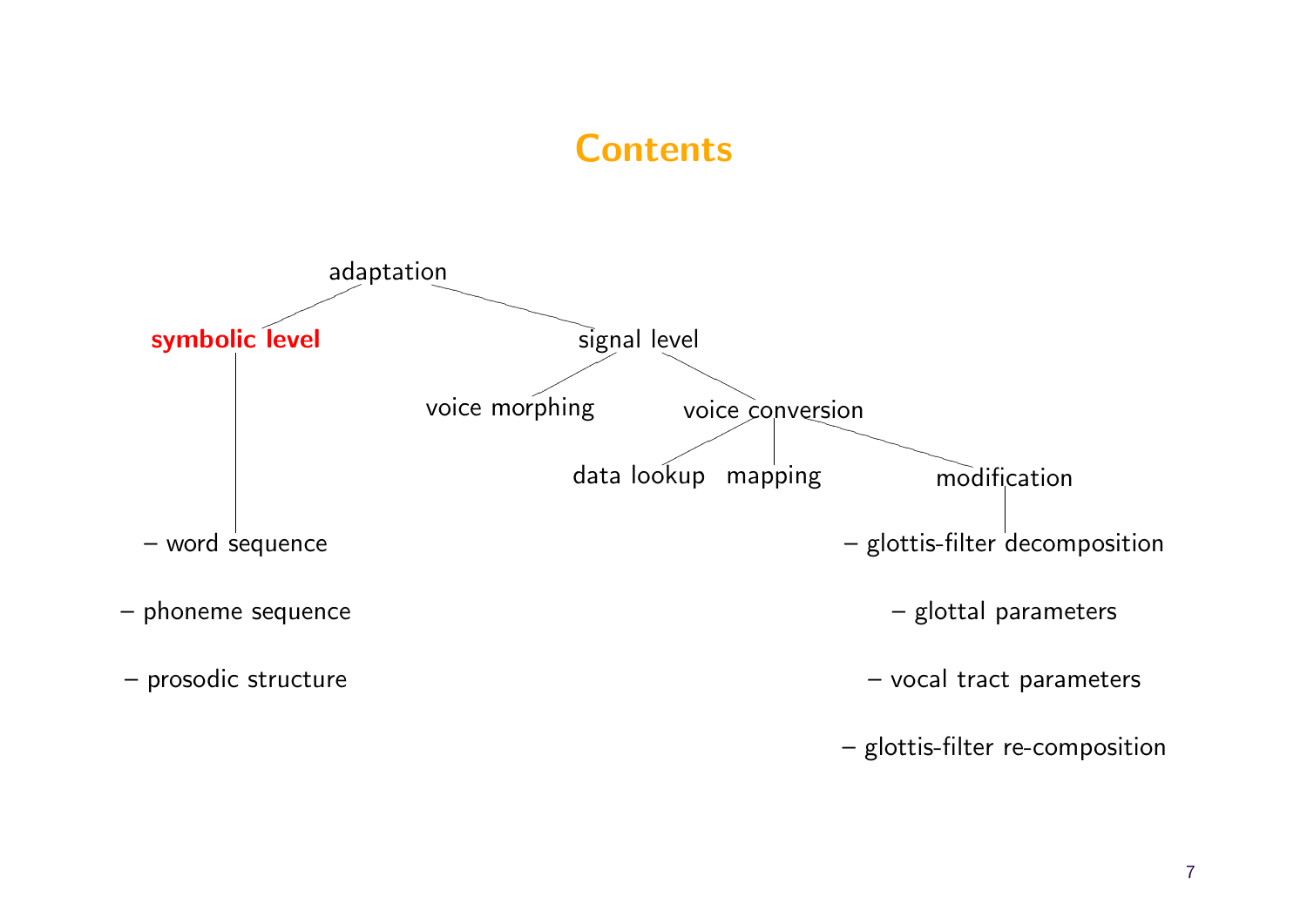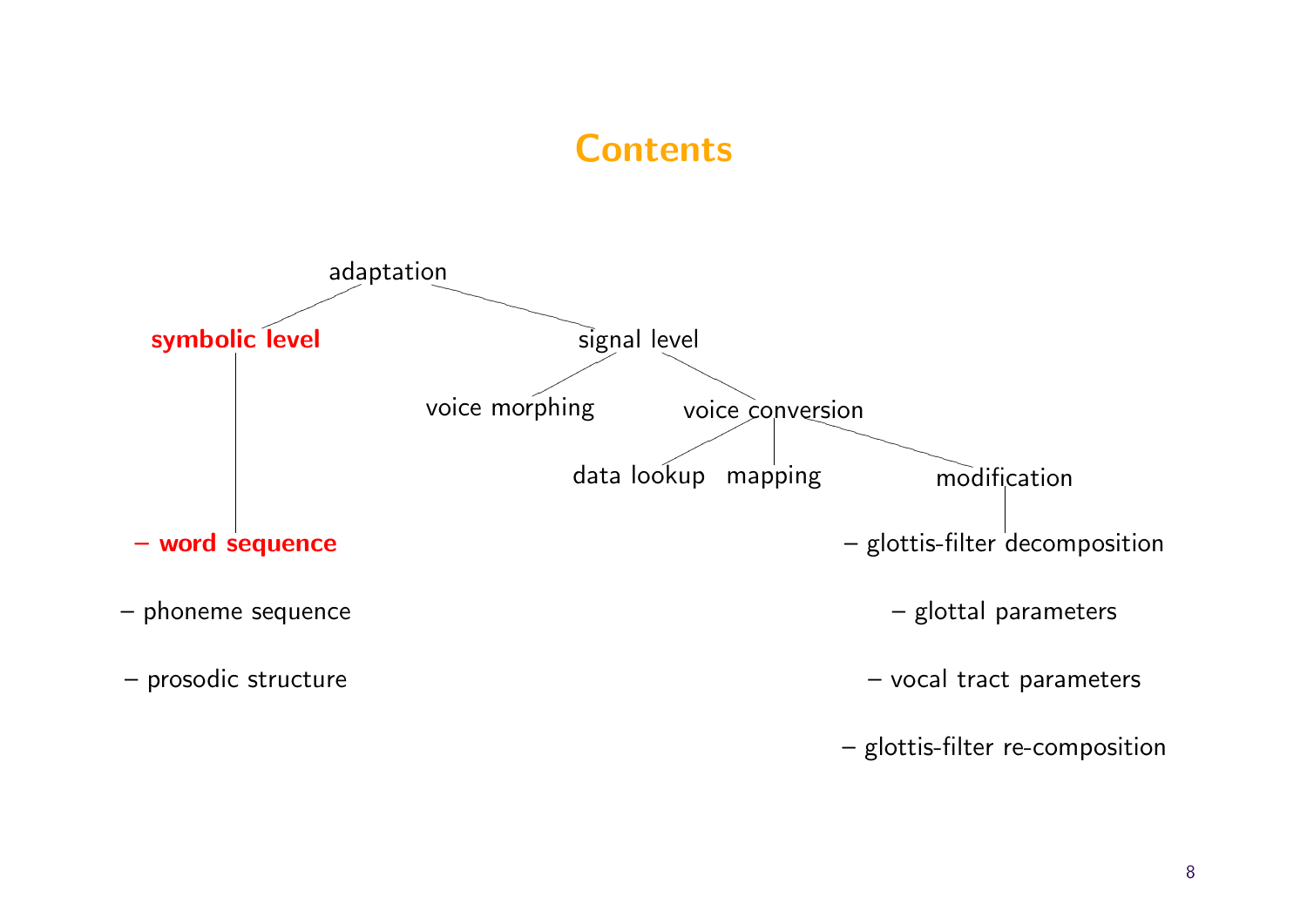Word sequence (not addressed yet)

- Interlingua (rule based)
	- 1. translation of the source word sequence into an abstract semantic (Interlingua) representation
	- 2. translation of this representation into the target word sequence
	- example: transformation into colloquial speaking style source: Frank trinkt drei Bier Interlingua: TRINKEN(FRANK, BIER)  $\land$  ANZAHL(BIER, 3) target: Frank pfeift sich drei Bier rein
	- translation between source, Interlingua and target by means of Categorial Grammar (Steedman, 1998)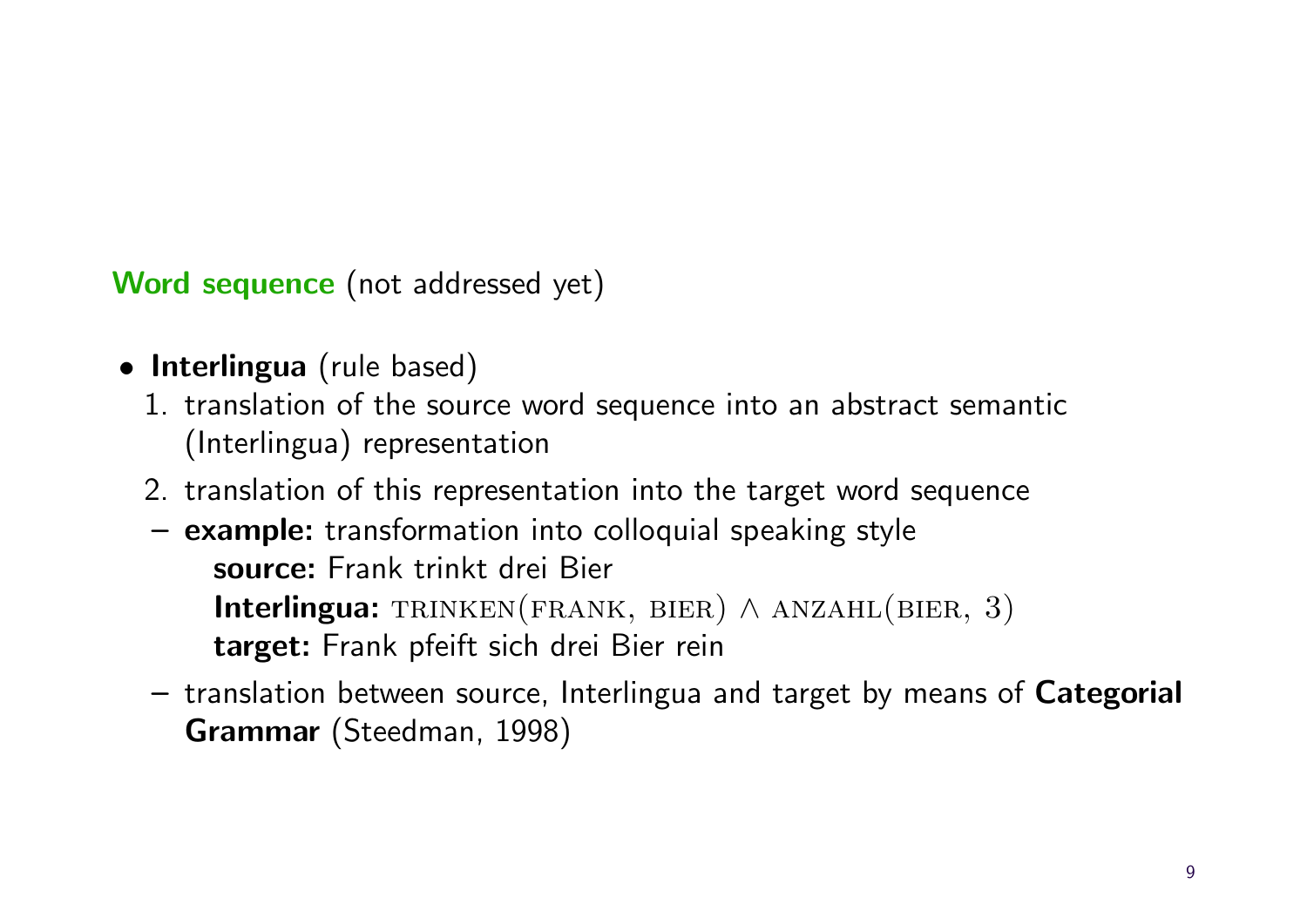### • Statistical machine translation

1. Training: Phrase alignment of parallel texts in order to collect phrase co-occurrence probabilities. Further word sequence (n-gram) probabilities are collected.

### 2. Application:

- transformation of the source text S into a target text T that maximises  $P(T|S)$
- in general  $P(T|S)$  cannot be estimated directly, since T and S are usually not entirely given as parallel texts in the training data. So  $T$  and  $S$  need to be decomposed, which can be achieved by re-formulation of  $P(T|S)$ (Bayes' rule):

$$
P(T|S) = \frac{P(S|T)P(T)}{P(S)}
$$

 $P(-P(S|T))$  is called the **translation model**, and  $P(T)$  is called the **language** model of  $T$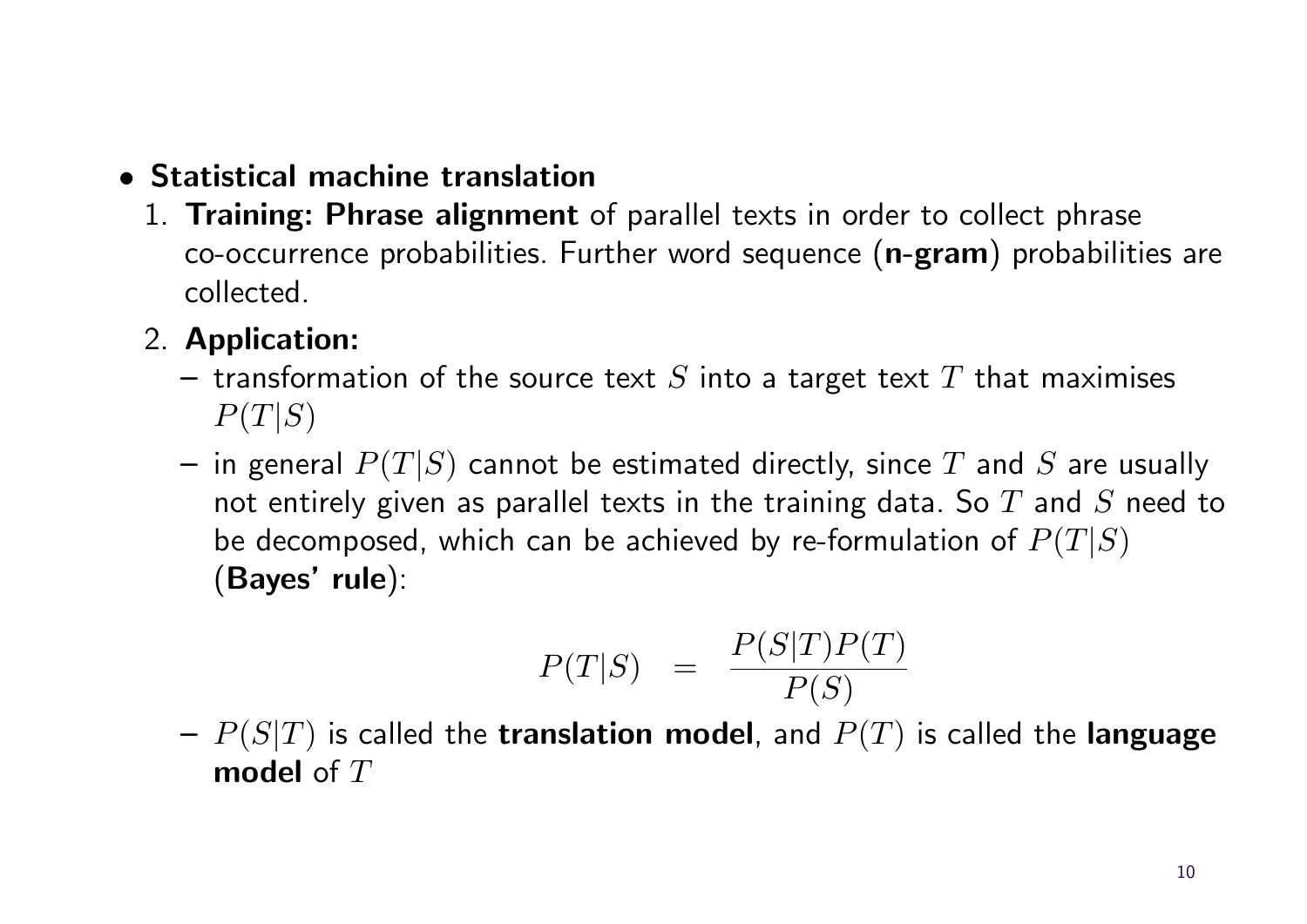# Example:

– Training: phrase alignment in parallel texts; calculation of co-occurrence probabilities  $(P(S|T))$  and word sequence probabilities  $(P(T))$ ; here: maximum likelihoods.

| <b>Text A</b> | $\vert$ Text B                                            |
|---------------|-----------------------------------------------------------|
|               | Frank trinkt drei Bier   Frank pfeift sich drei Bier rein |

 $P(S|T)$ :  $P(\text{Frank trinkt drei Bier}|\text{Frank pfeift sich drei Bier rein}) = 1$  $P(T)$ :  $P(\text{pfeift}|\text{Frank}) = 1$ ,  $P(\text{sich}|\text{pfeift}) = 1$ , ...

### – Application:

- $\hat{T}$  = arg max  $\overline{T}$  $[P(T|Frank trinkt drei Bier)]$ 
	- $=$  arg max  $\overline{T}$  $[P(\text{Frank trinkt drei Bier}|T) \cdot P(T)]$
	- = Frank pfeift sich drei Bier rein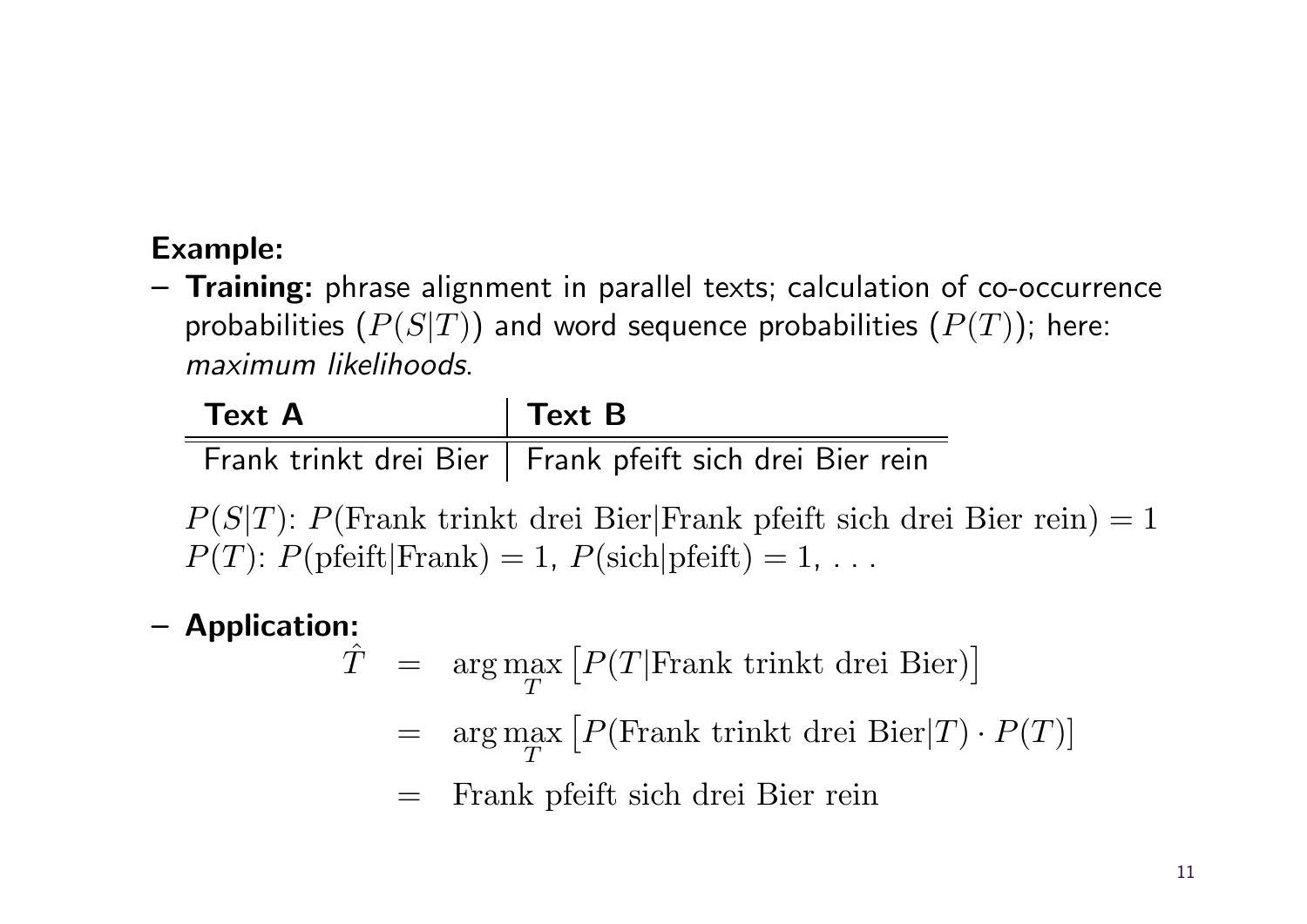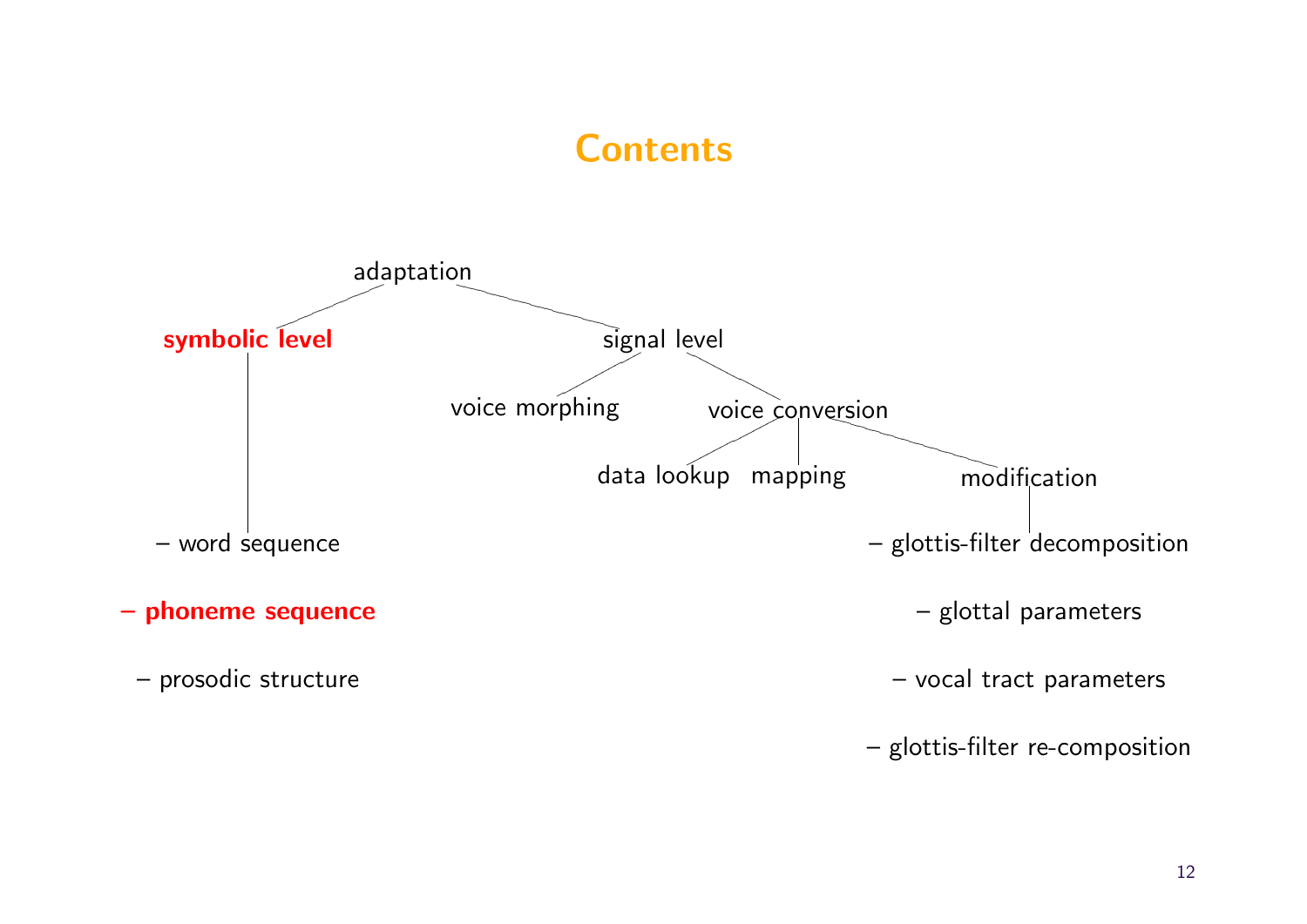#### Phoneme sequence

- Speaking style or speaker dependent grapheme-to-phoneme conversion, or
- phoneme-to-phoneme conversion e.g. from canonical pronunciation to a dialectal variation
- Rule-based conversion (Kipp, 1999, including knowledge of phonotactics)
- Statistic classifiers:
	- 1. Training: Phoneme alignment of parallel pronunciation dictionaries; let some classifier (decision tree, neural net, etc.) learn the relations
	- 2. **Application:** transformation guided by co-occurrence knowledge learned in the training phase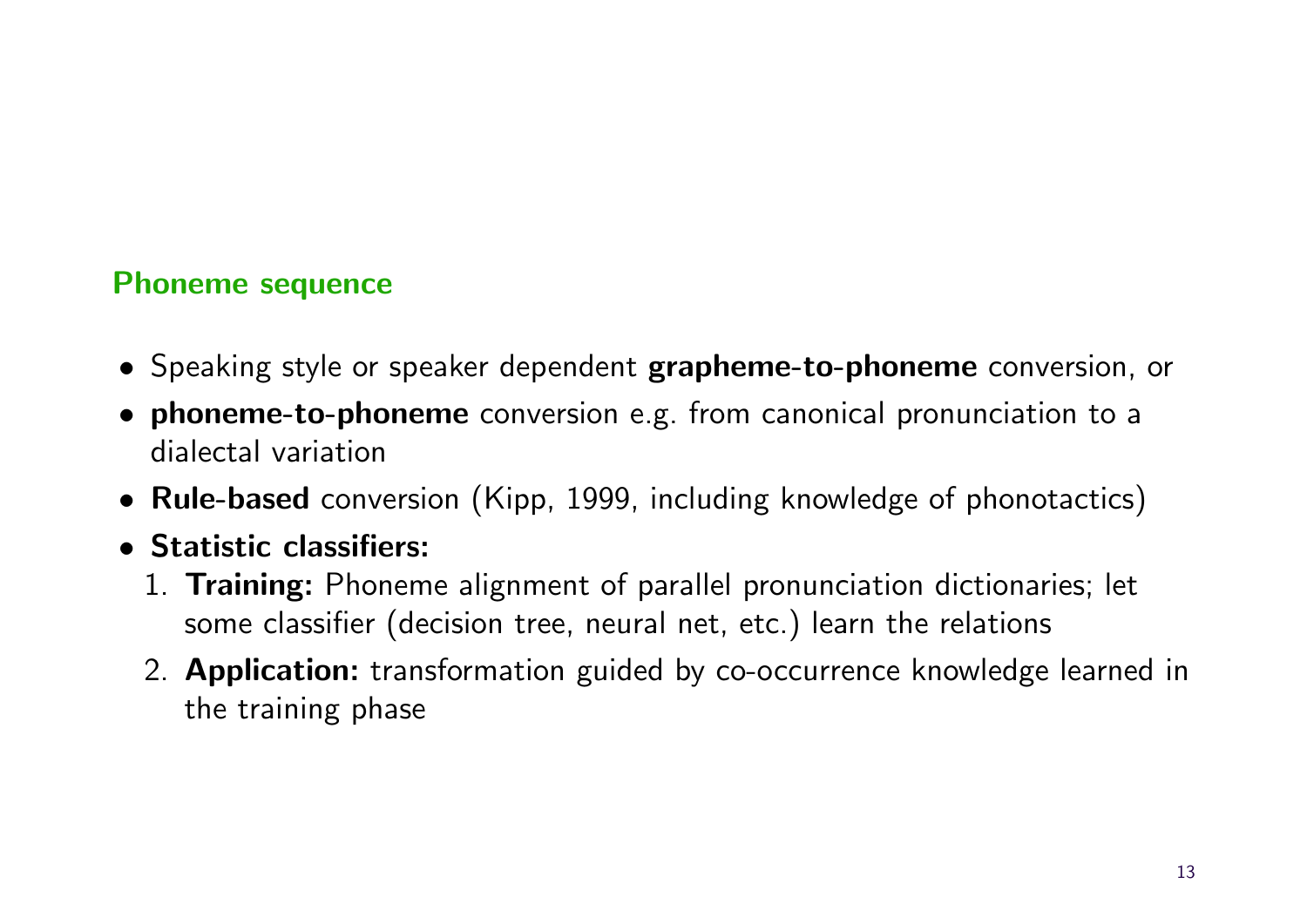#### Example:

$$
\begin{array}{c|c|c|c|c} k & a & l & t \\ k & OY & - & d \end{array}
$$

→ excerpt of derived co-occurrence knowledge in a 3-phoneme window:

$$
k a l \longrightarrow OY
$$
  
a l t \longrightarrow -  
l t # \longrightarrow d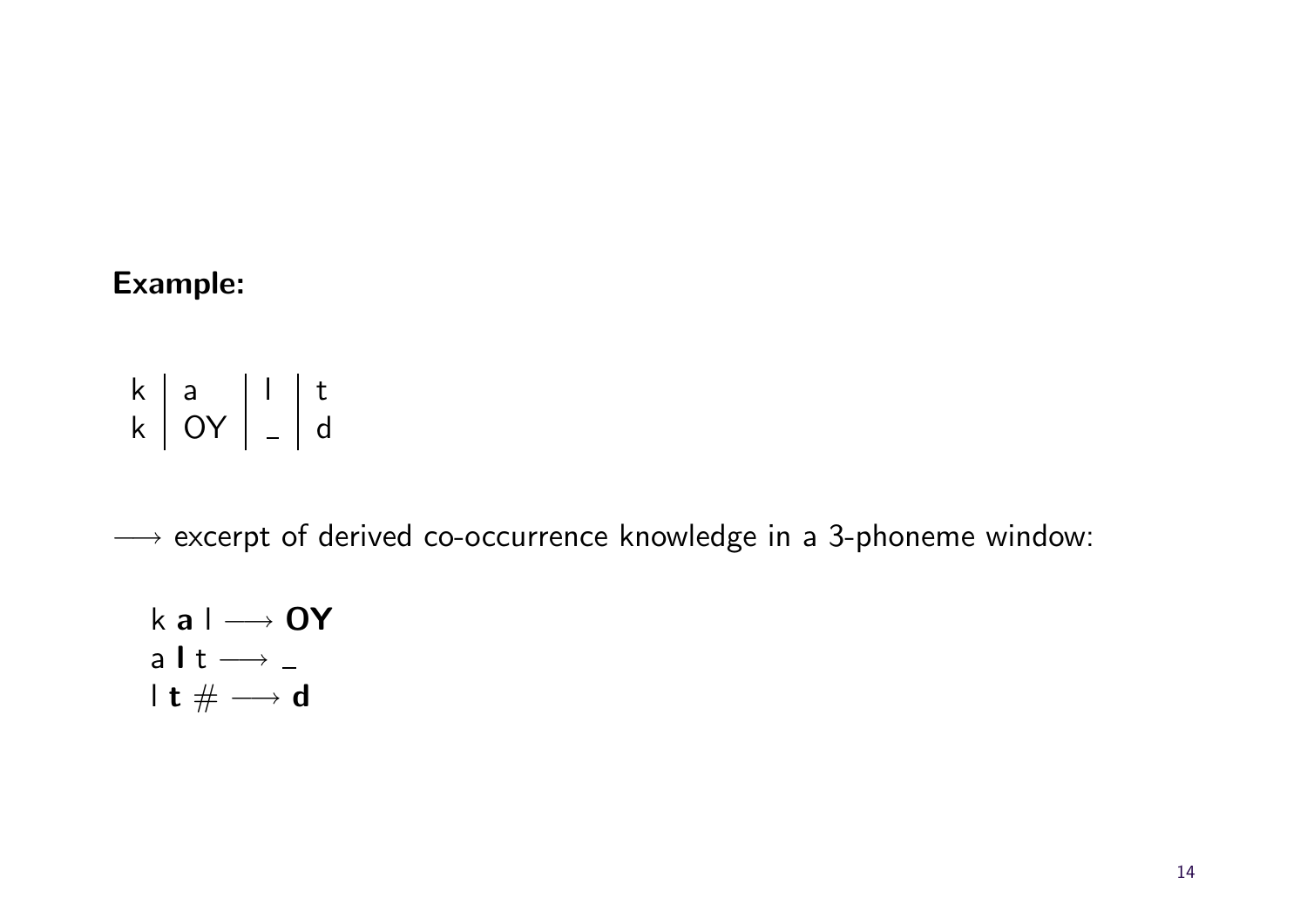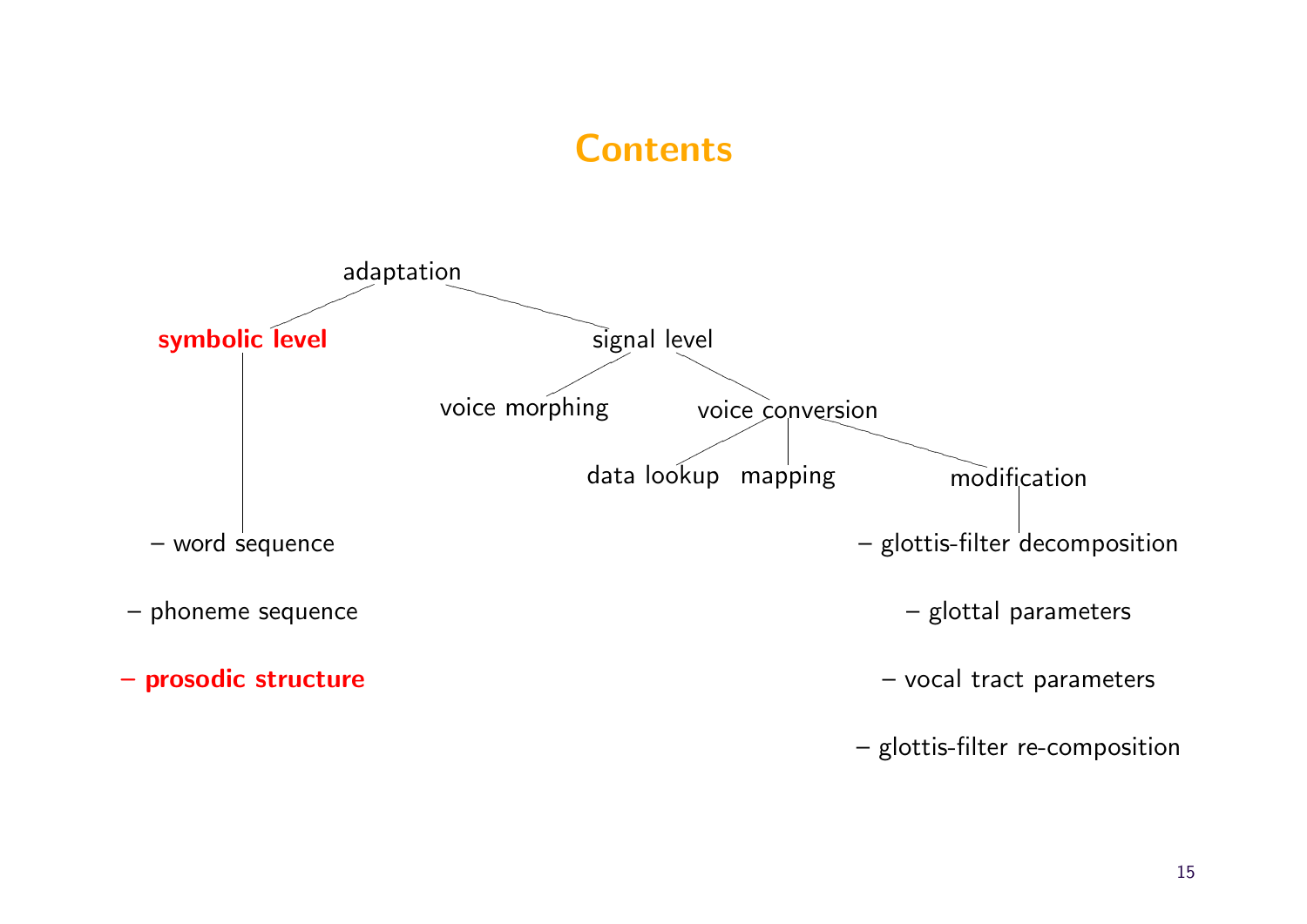#### Prosodic Structure

- task: sequence of syllables  $\longrightarrow$  sequence of stress and boundary levels
- Text-based prediction of accent and phrase boundary location guided e.g. by: – syntax (e.g. Chomsky et al., 1968; Gee et al., 1983)
	- phonology (e.g. metrical phonology, Liberman, 1977)
	- semantics, statistical predictability (Bolinger, 1972; Pan et al., 2000)
	- information structure (focus–background, given–new, theme–rheme; Vallduví, 1993)
	- speaking style: hyperspeech connected with density of accents and phrase boundaries (Lindblom, 1990)
- rule based prediction (Van Deemter, 1998) or training of statistical classifiers (Veilleux, 1994)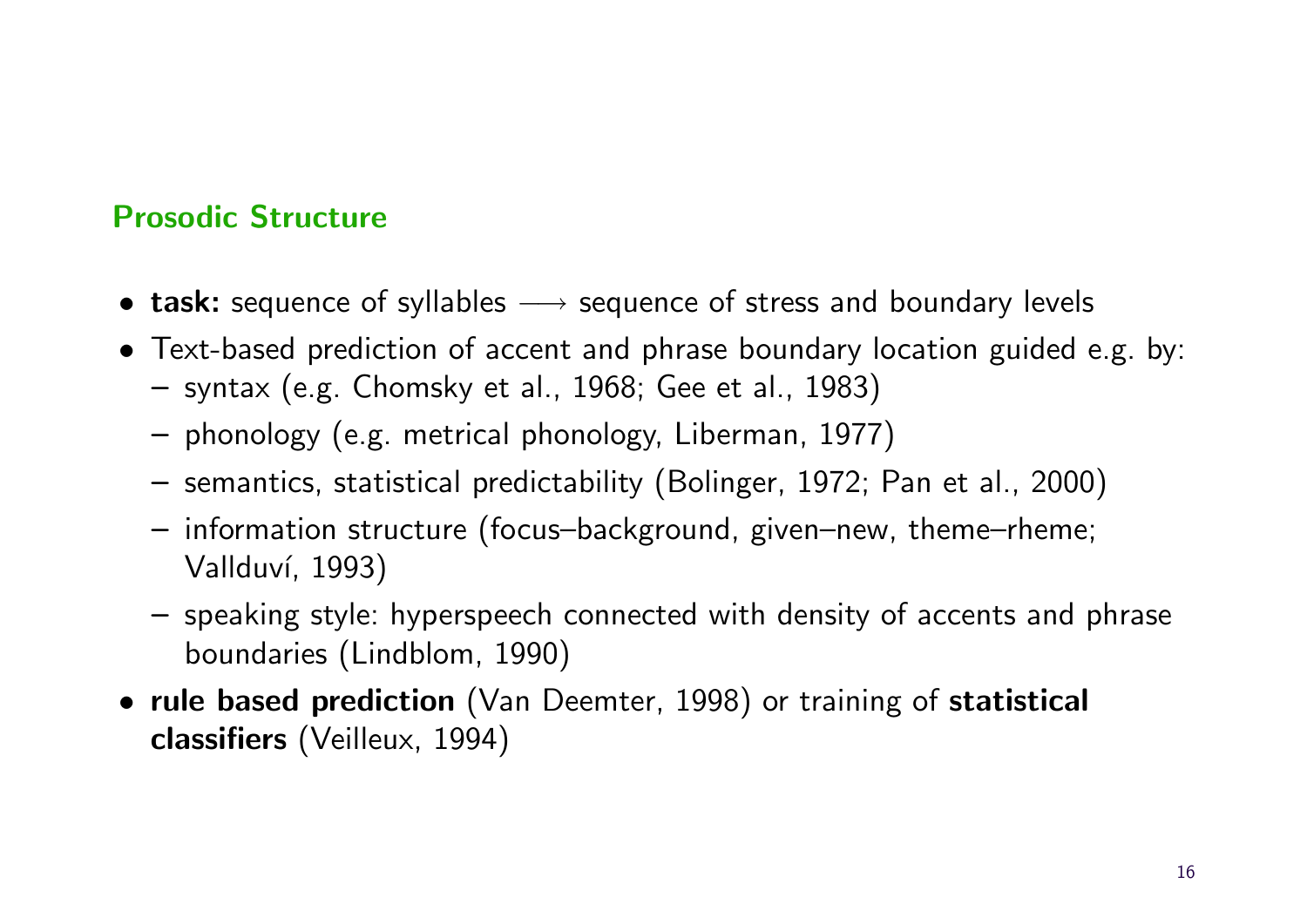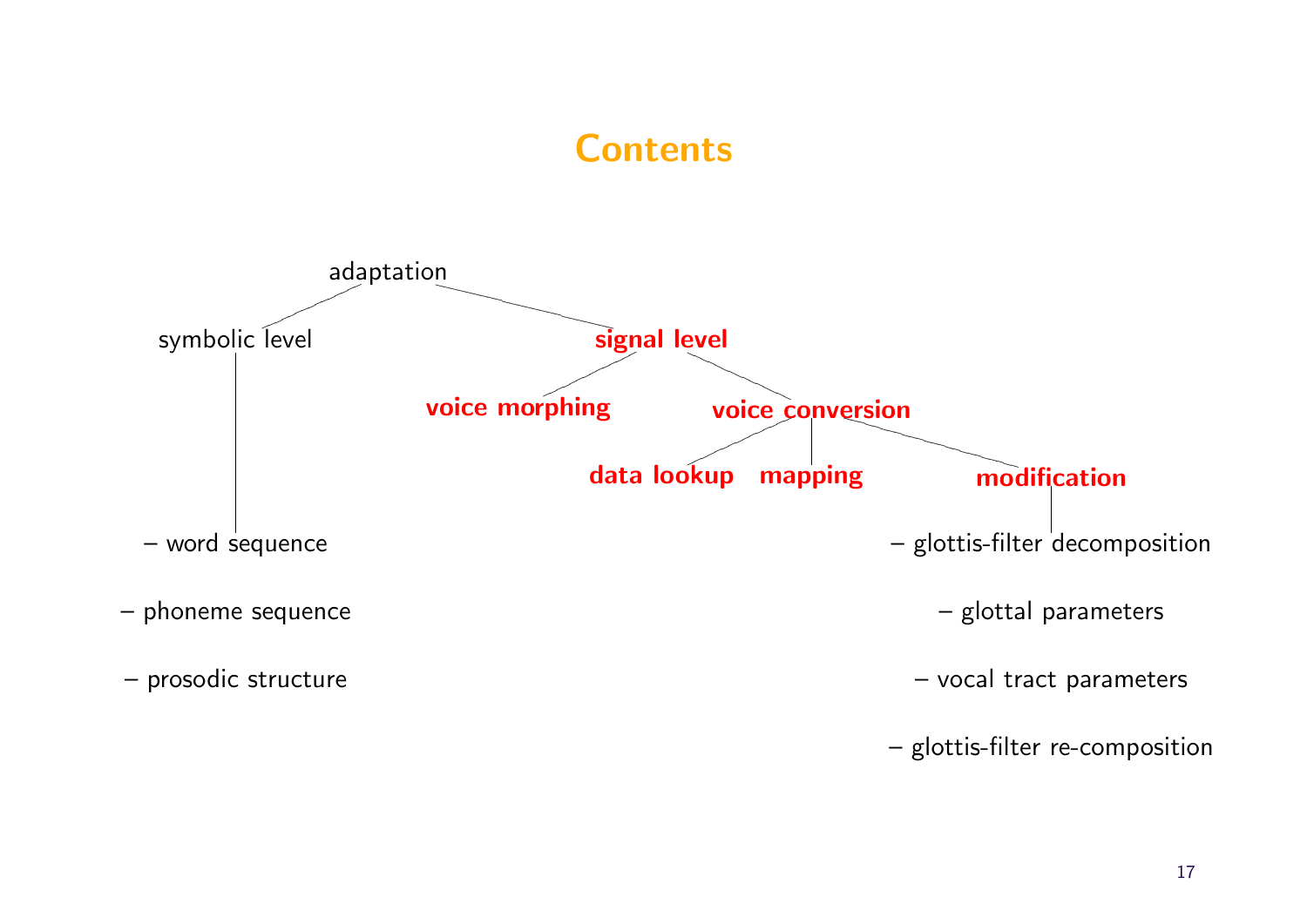#### Signal level

- voice morphing: continuous interpolation between two voices (e.g. Pfitzinger, 2004)
- voice conversion: changing a voice to a specified target
- data lookup: Selection of symbol and signal segments from huge labelled databases
- mapping: replacement of source entities by stored targets
- modification: transformation of source entities' features to target values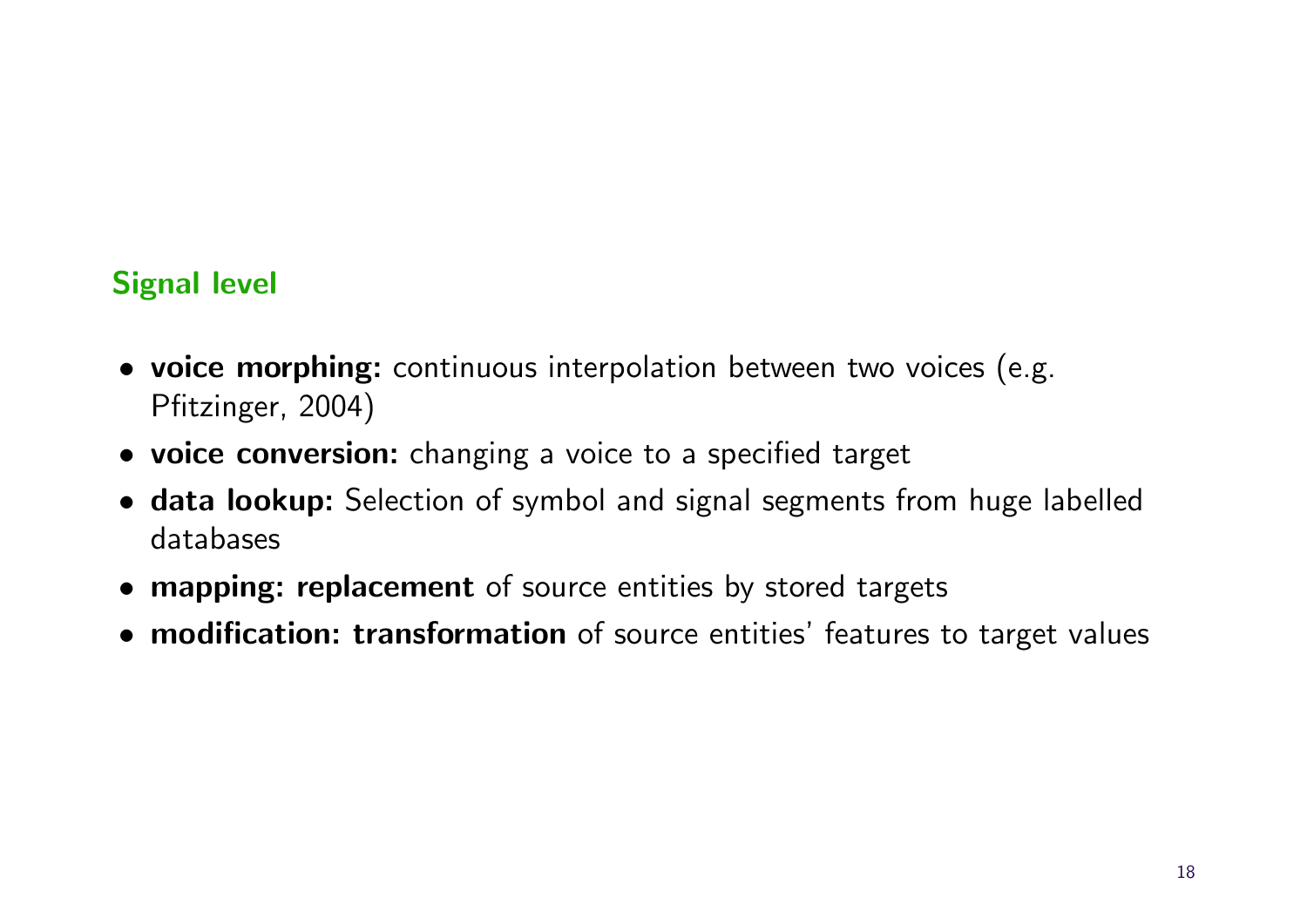

### Voice Conversion

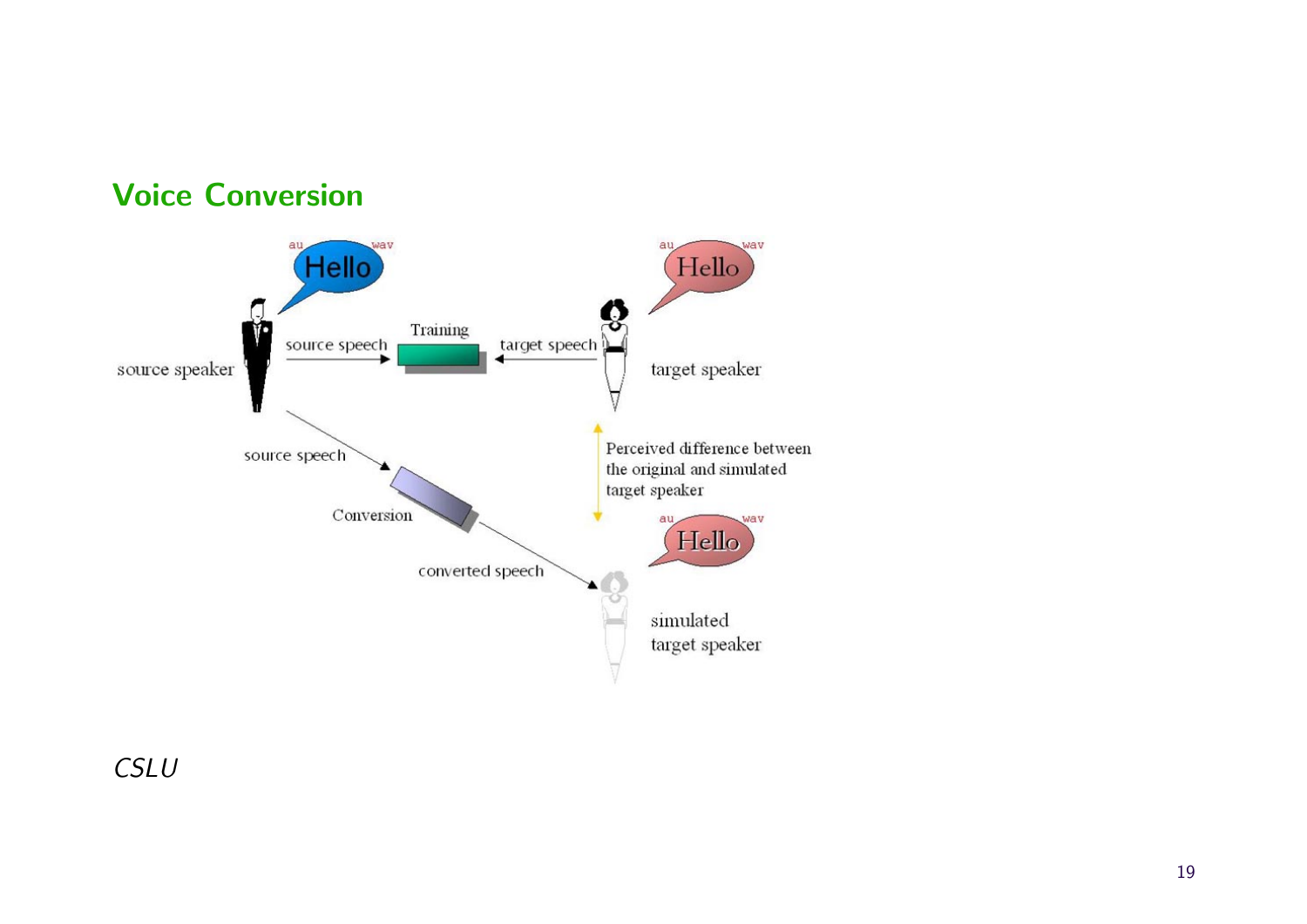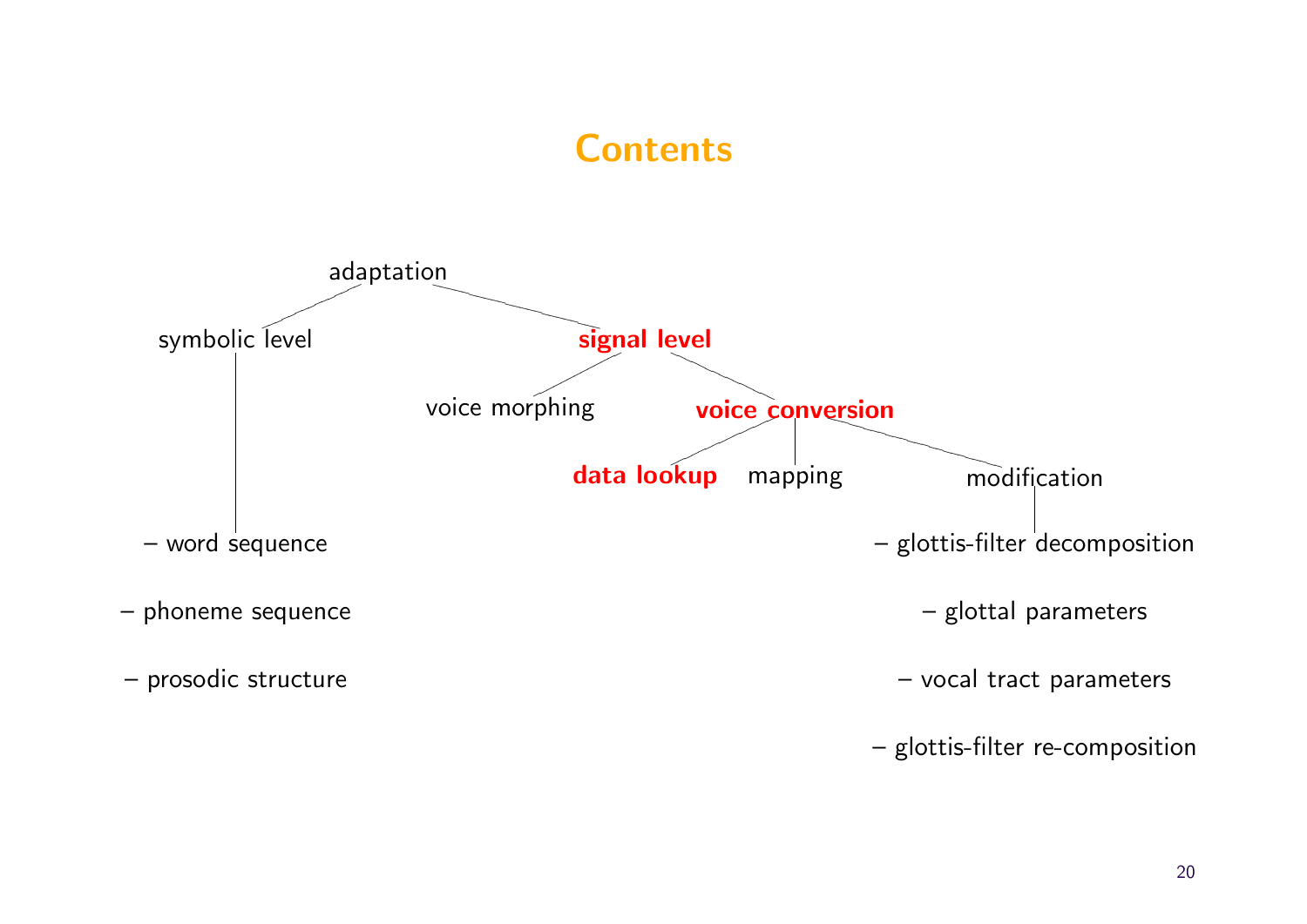#### Data lookup

- Speech signal selection from huge databases (e.g. Campbell et al., 1997)
- Advantage:
	- no artefacts arising from signal processing
- Disadvantages:
	- expensive and time consuming effort to record and label data
	- much less generic than other approaches (e.g. add new emotion  $\longrightarrow$  new recordings needed)
	- problem of real-time signal retrieval (huge search space)
	- black box: no phonetic knowledge acquisition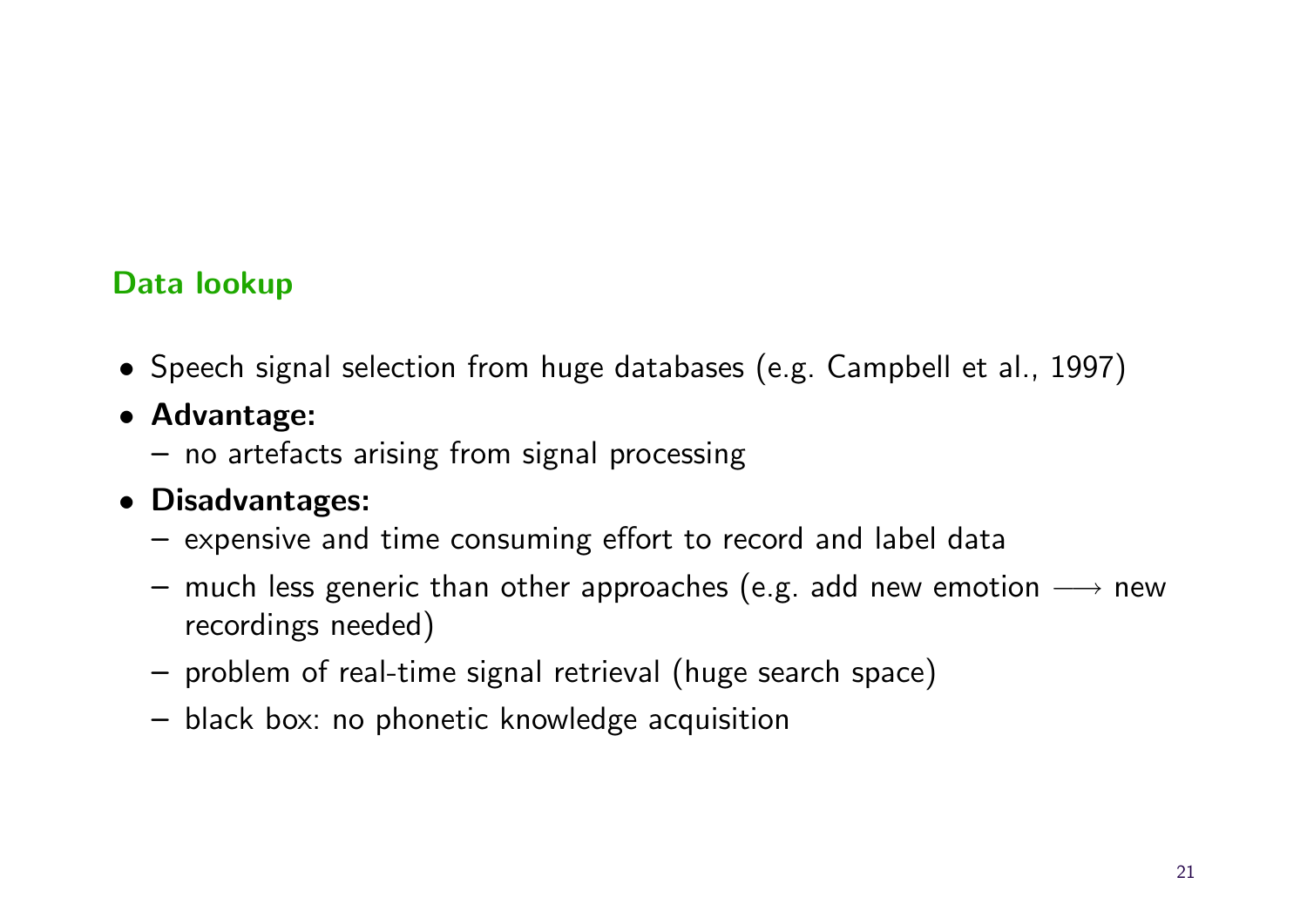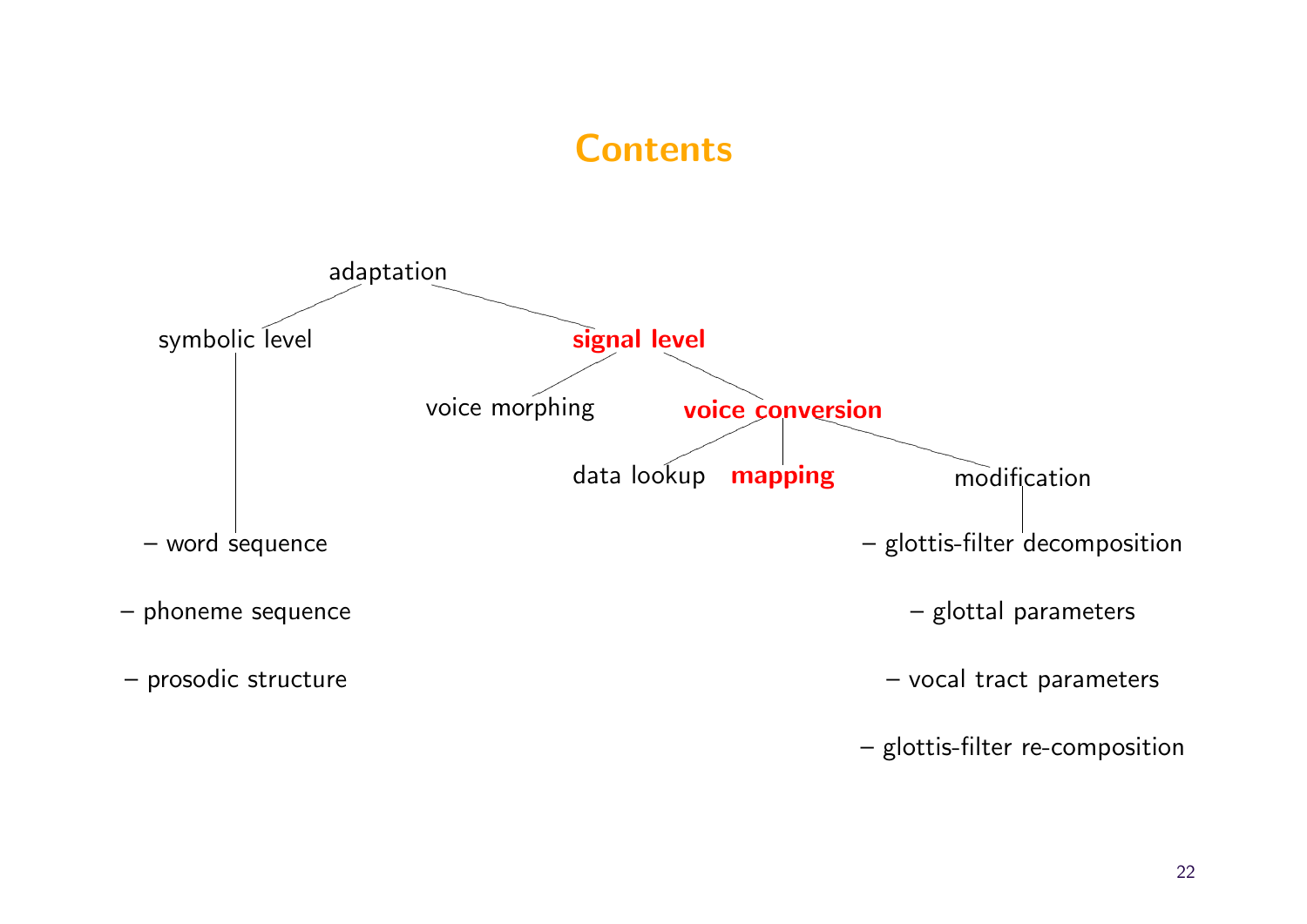# Mapping

• needed: a) an acoustic characteristics representation, b) a training corpus, and c) a mapping algorithm

#### • Characteristics representation:

- segments (e.g. 20 ms frames) in the training data are represented as feature vectors
- vectors contain e.g. f0, representation of glottal spectrum and transfer function of the vocal tract in form of Mel-Cepstral, DFT or LPC coefficients

### • Training corpus:

- contains signals of source and target voice
- phonetically segmented and labelled
- vector quantisation of the feature vectors in a smaller number of prototype vectors (e.g. centroids of derived vector partitions) a) to get reliable co-occurrence counts of source and target vectors, and b) to be able during application to assign new unseen vectors to existing (most similar) prototypes.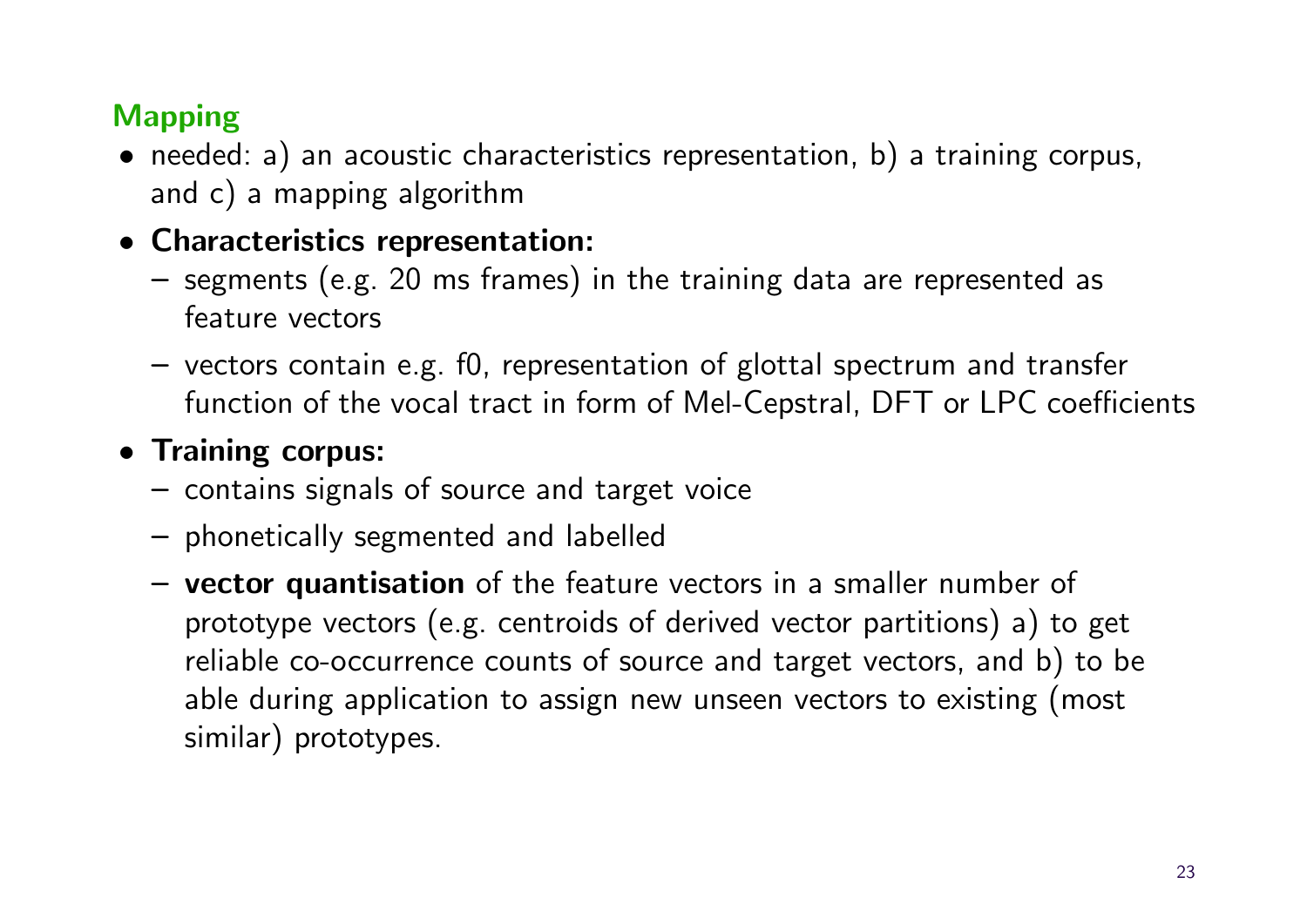• Code book mapping algorithm: (e.g. Abe et al., 1990)



Kuwabara et al. (1995)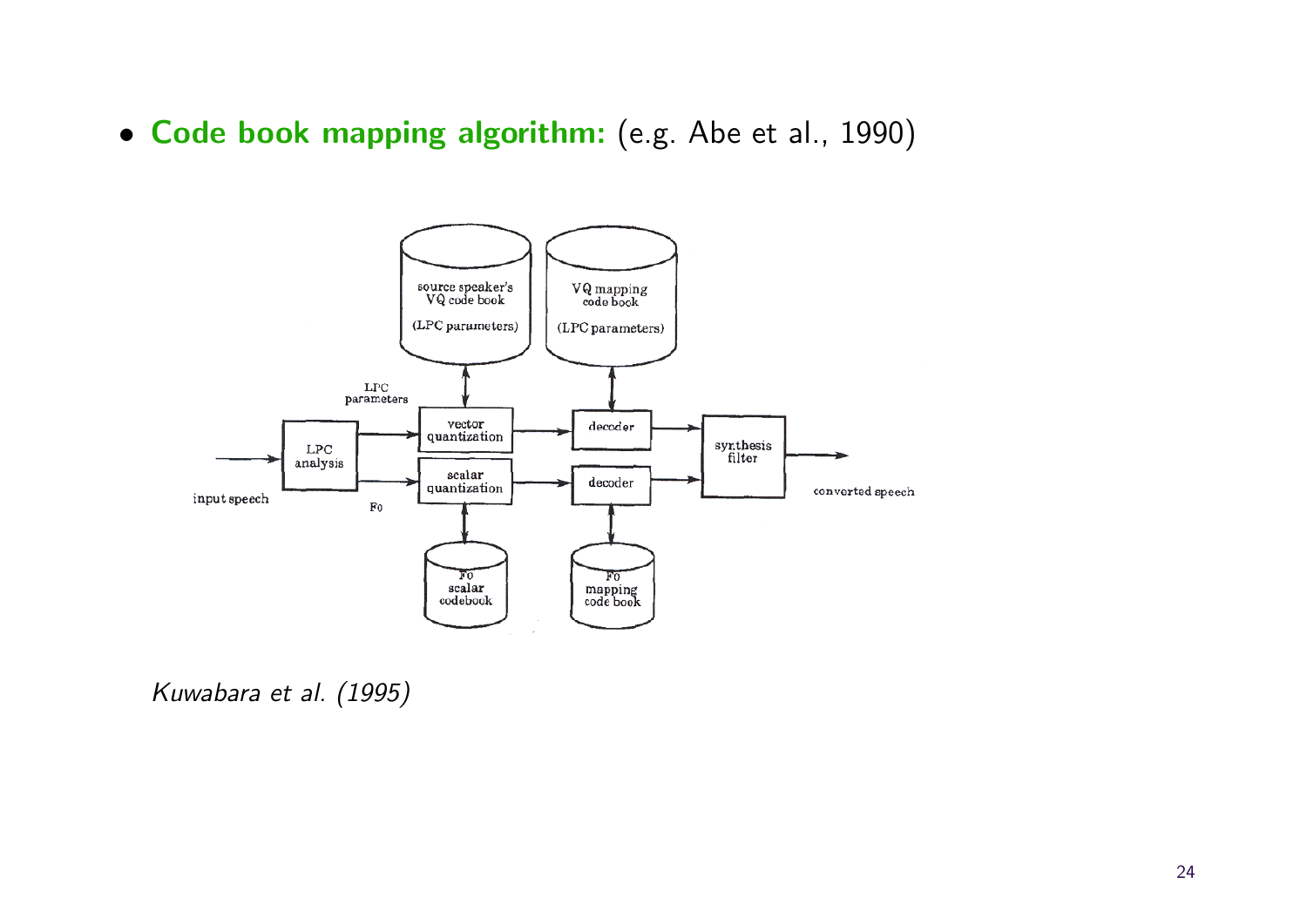- application task: generate for each segment of the source voice an appropriate segment of the target voice, which is derived from the target voice database.
- $-$  Let S be the actual feature vector of the source voice to be mapped, which is assigned to the source prototype vector  $P_i^s$  $P_i^s$ . The corresponding target vector  $T$  is then calculated the following way:

$$
T = \frac{\sum_j h_{ij} \cdot P_j^t}{\sum_j h_{ij}},
$$

where  $h_{ij}$  is a weight reflecting the number of co-occurrence between source prototype vector  $P_i^s$  $P_i^s$  and target prototype vector  $P_j^t$  $y_j^t$  in the training data. Thus  $T$  is the normalised sum of all target prototype vectors in which the influence of each vector depends on its number of co-occurrence with  $P_i^s$  $\frac{is}{i}$  .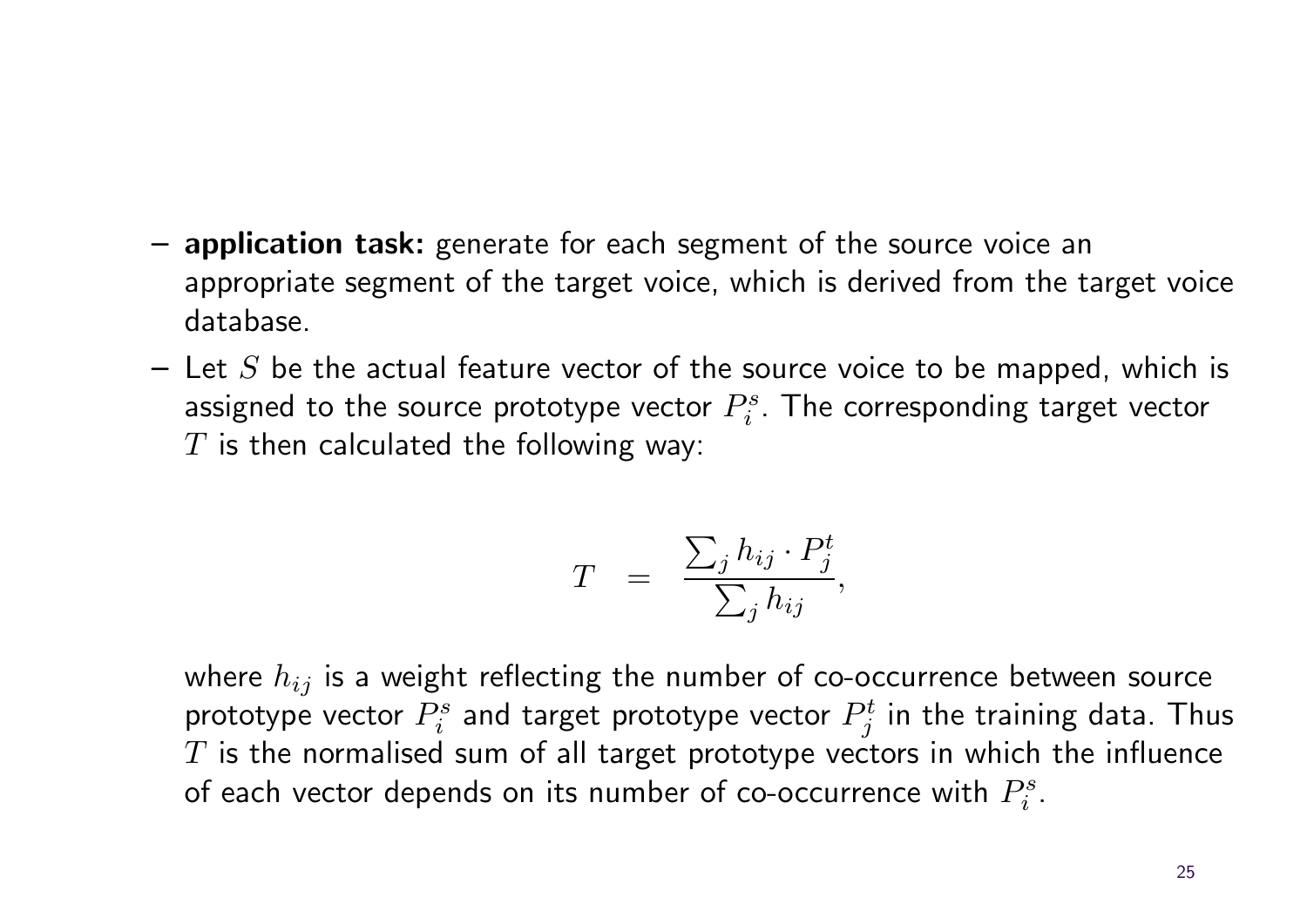- mapping can be carried out independently for glottis and filter
- Improvements:
	- $-$  vector mapping at key points  $+$  interpolation (reduces data sparseness problem)
	- spectral smoothing vs. discontinuities of target vectors chosen independently of each other
	- smoothing via context dependent mapping (e.g. use also the neighbouring source vectors of  $S$ , use  $T$  history)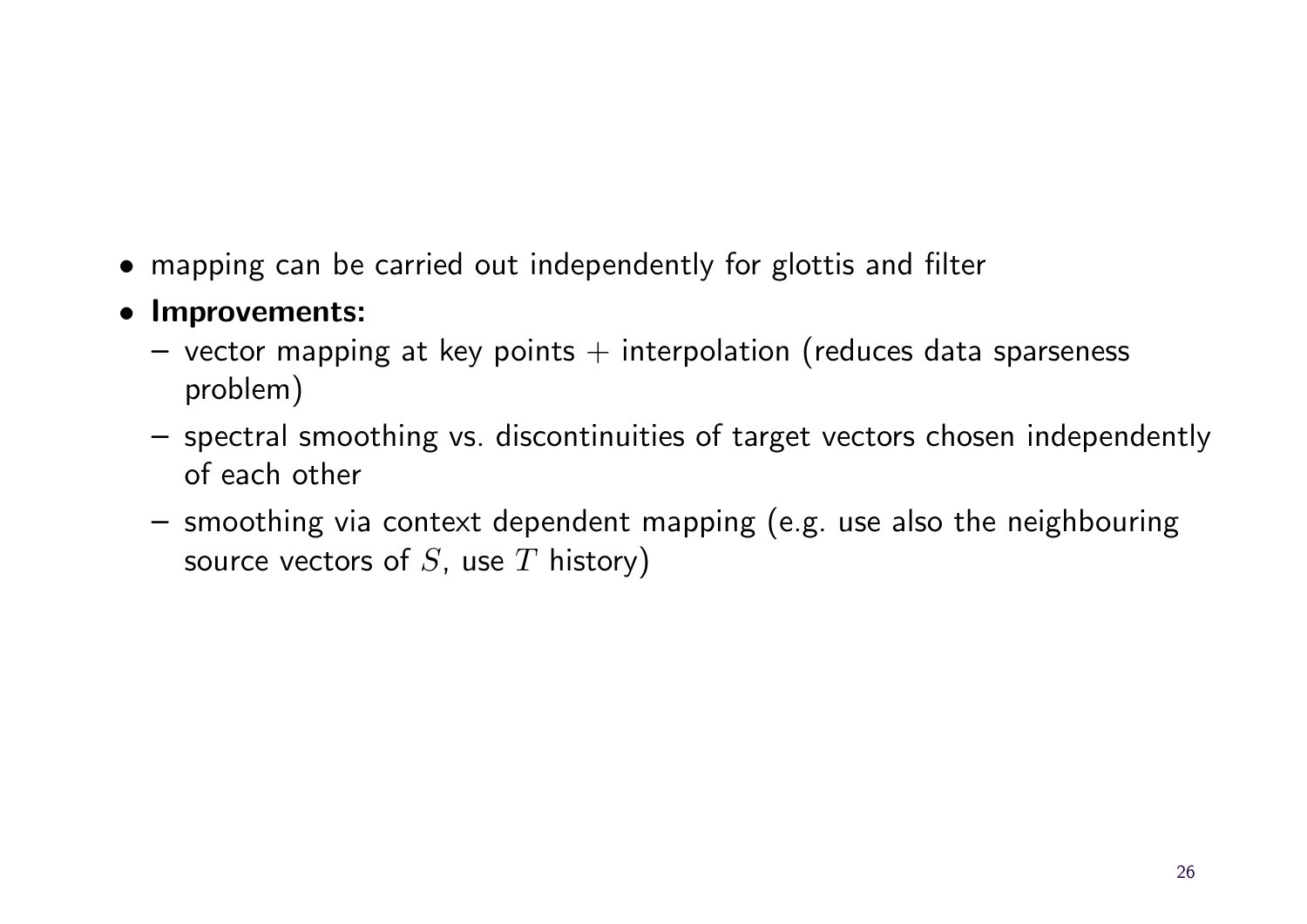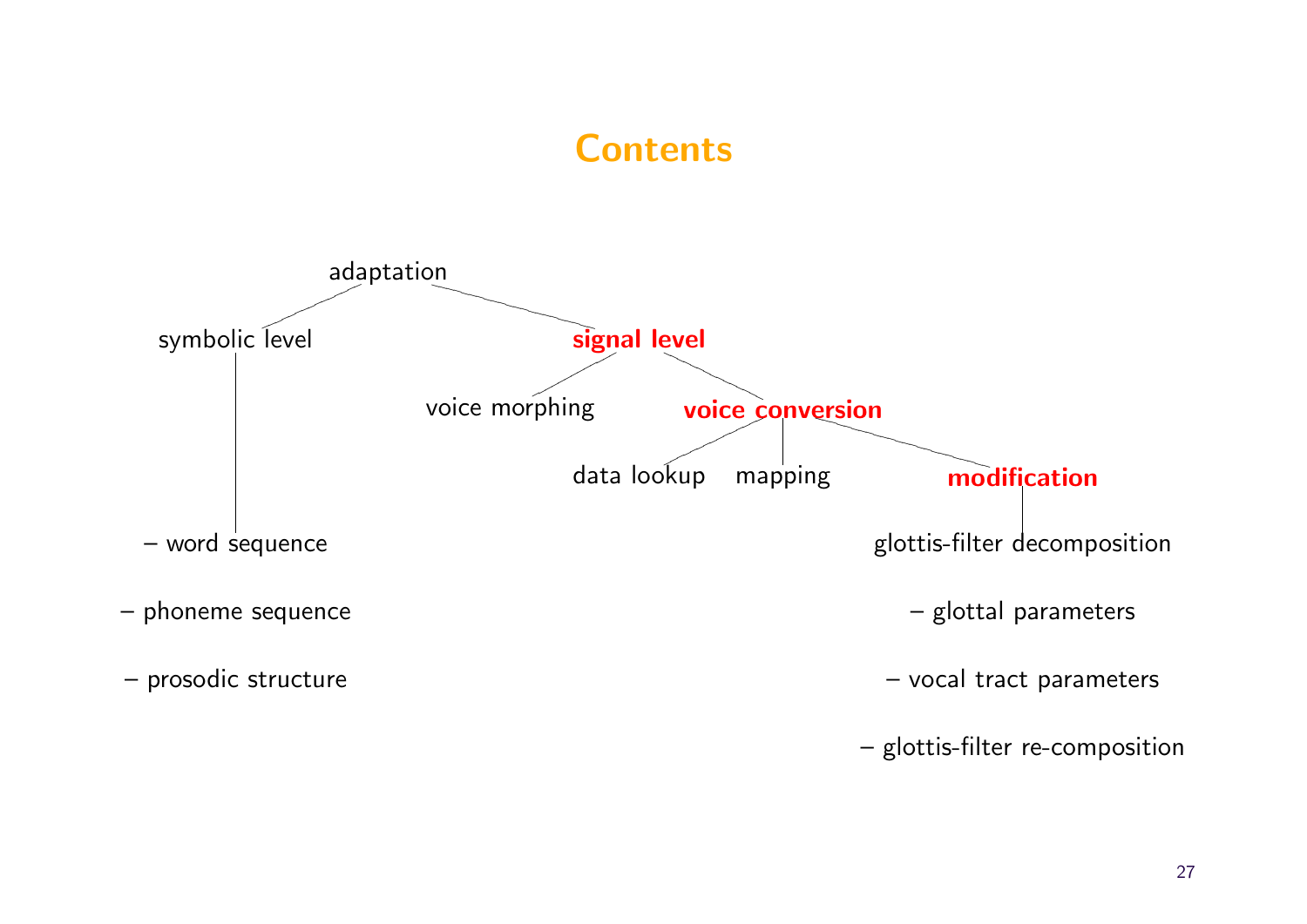#### Modification

- e.g. Rentzos et. al. (2003)
- Advantages:
	- $-$  work on small databases  $\longrightarrow$  fast data acquisition, low footprint applications
	- highly generic
	- acquisition and evaluation of phonetic knowledge
- Disadvantages:
	- artefacts arising from signal processing
	- so far less natural than previous approaches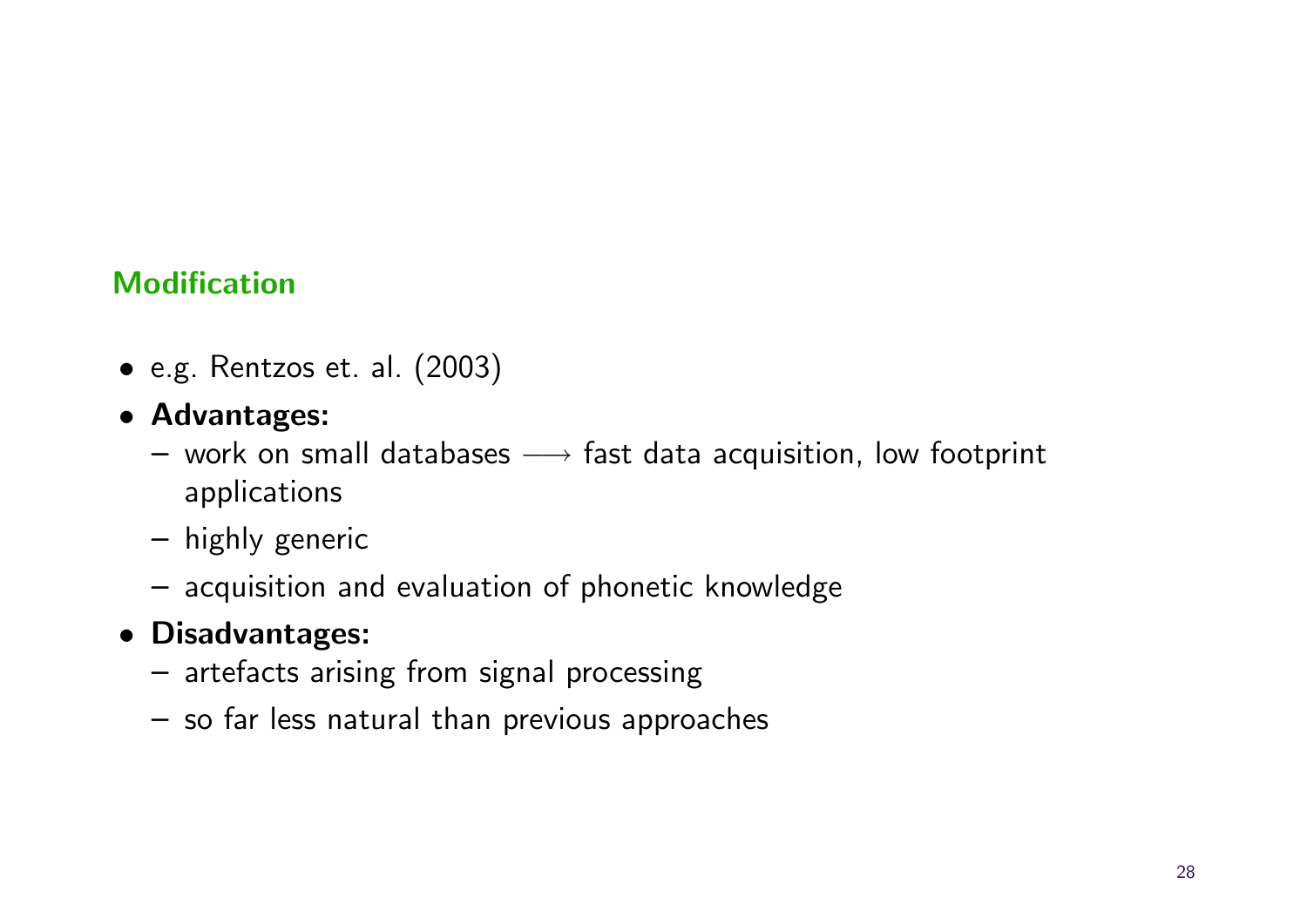• Procedure:



Rentzos et al. (2003)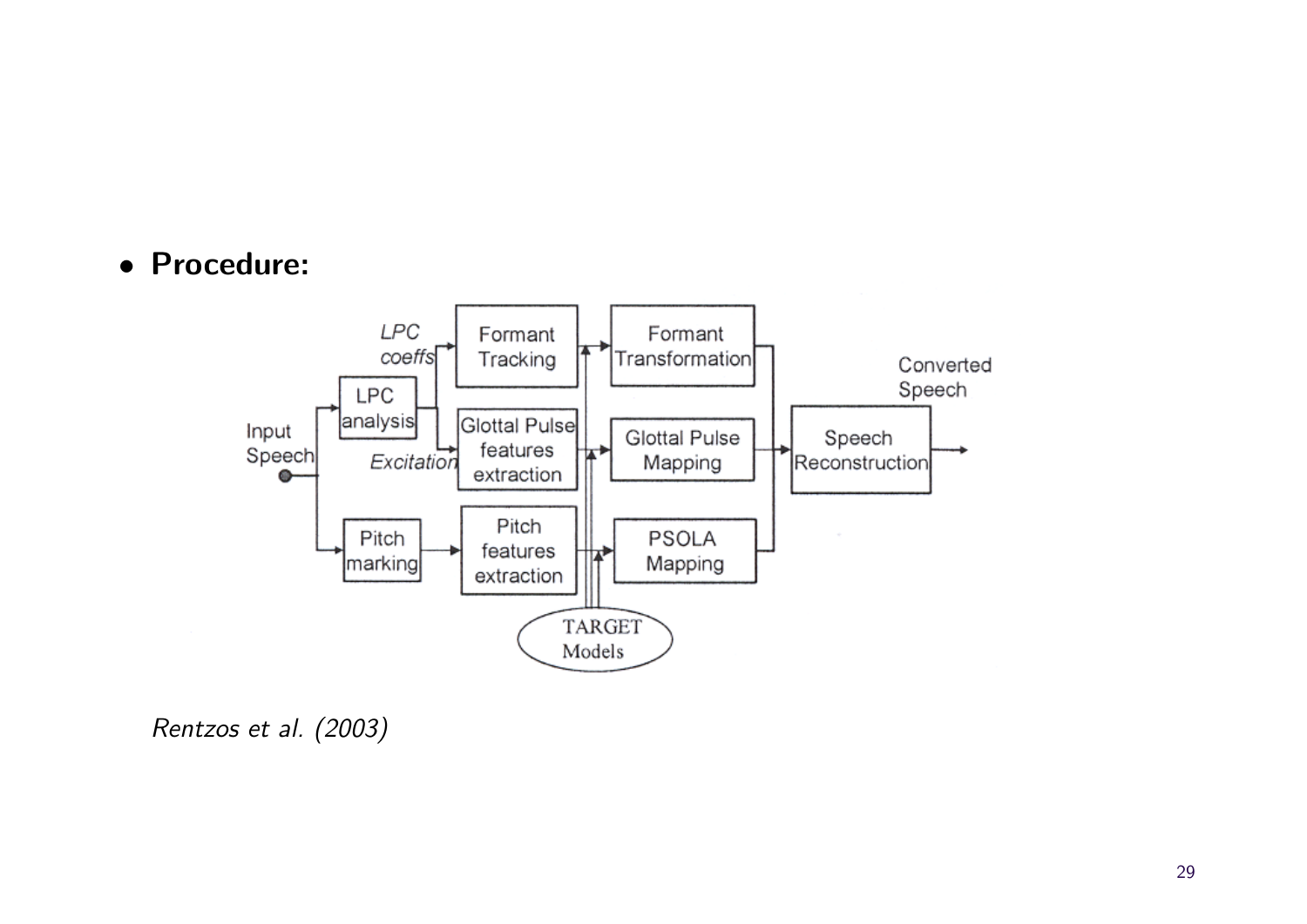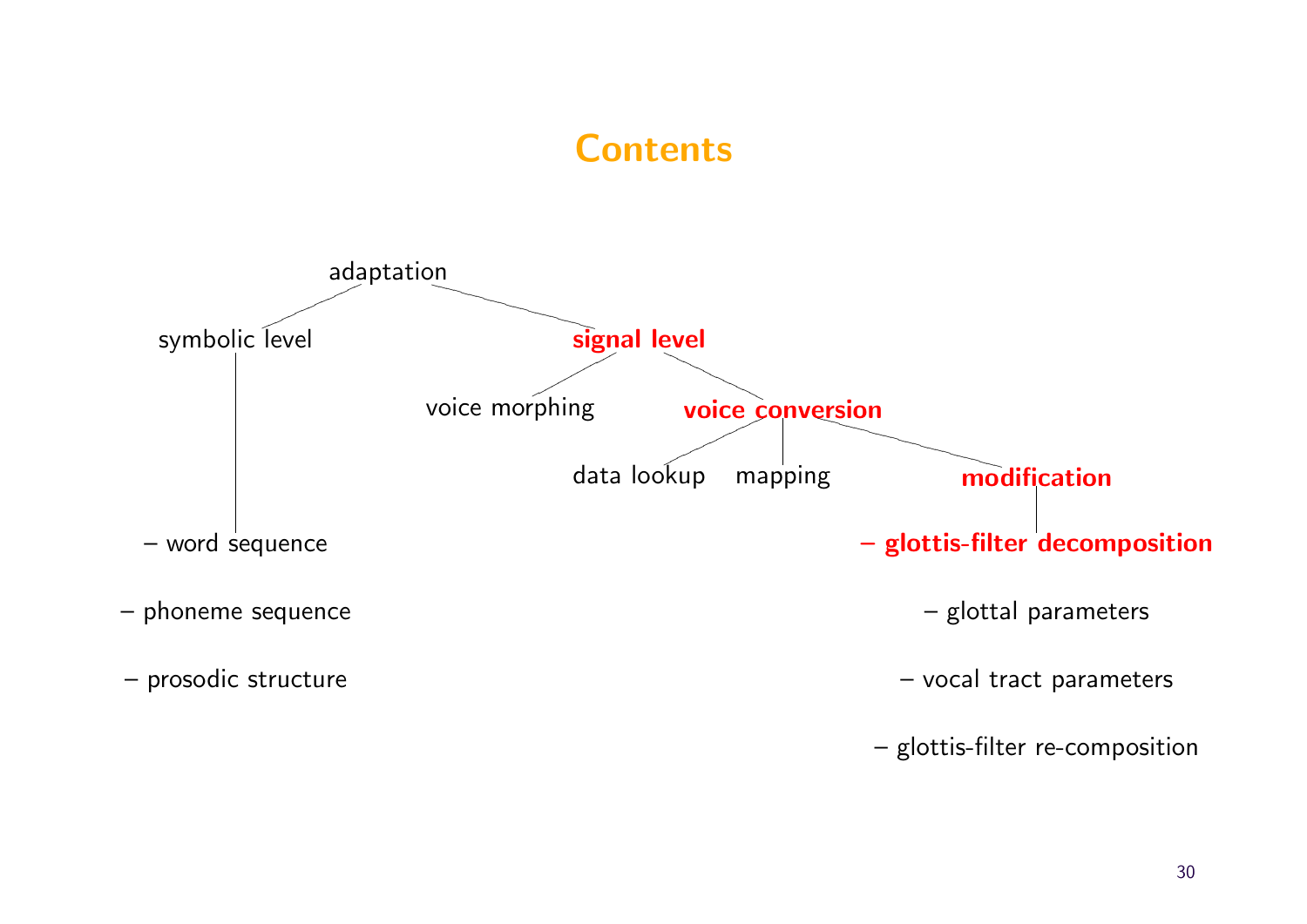#### Excitation-filter decomposition



Huang et al. (2001)

Decomposing a speech signal (a) with spectrum (b) into vocal tracts impulse response  $(c, d)$  and glottal excitation  $(e, f)$  by cepstral analysis or linear prediction. Not needed for prosody modification with TD-PSOLA (see below).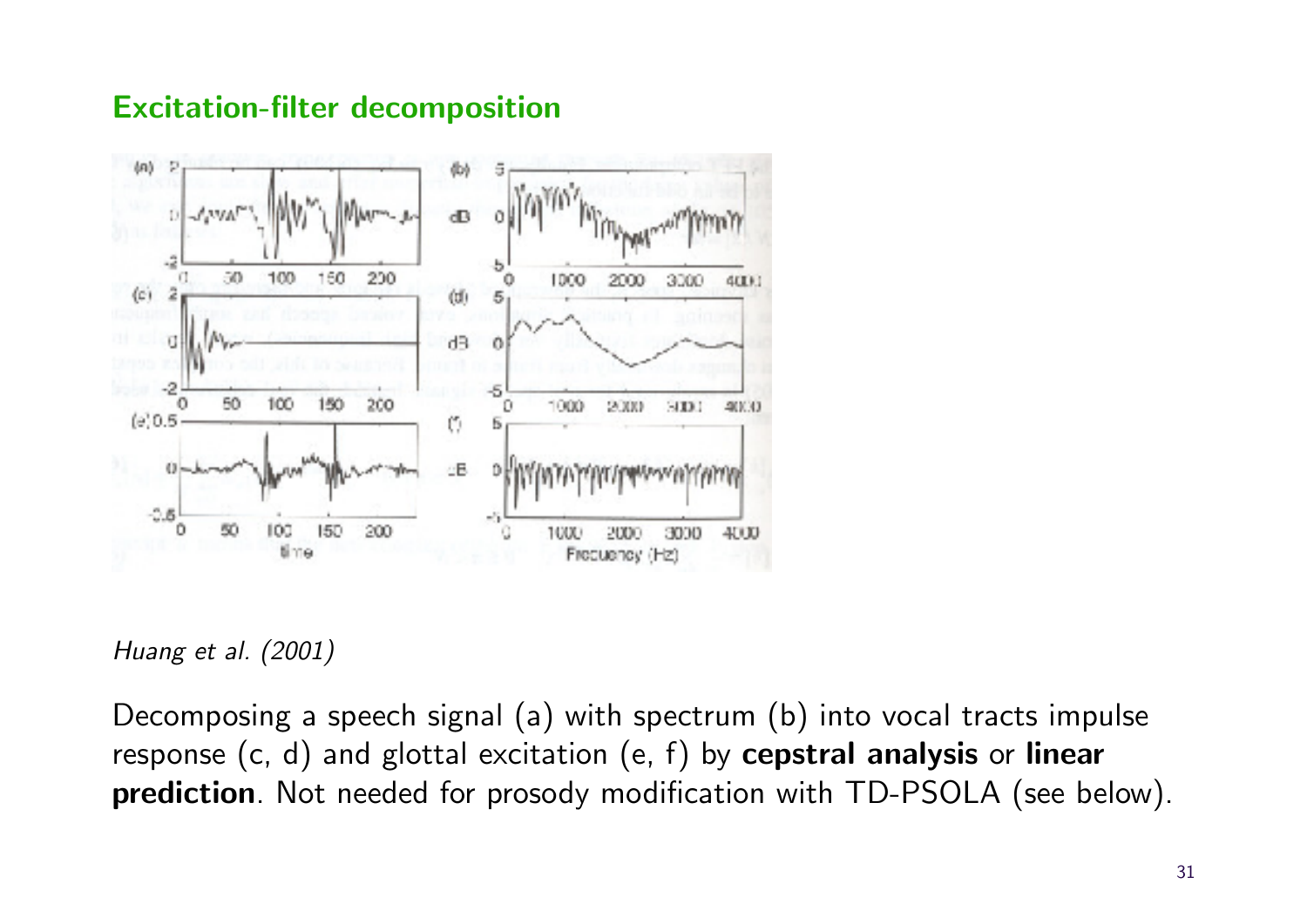#### Cepstral Analysis

- DFT of a time signal  $\longrightarrow$  spectrum<sup>[1](#page-32-0)</sup>
- macrostructure of the envelope corresponds to filter characteristics, microstructure to the excitation
- reapply DFT on the spectrum treating the frequency axis as a time axis
- excitation found in high frequency components, filter characteristics in low frequency components
- low pass filtering to separate excitation and filter

<span id="page-32-0"></span> $^{\rm 1}$ log spectrum to transform the multiplicative composition of excitation and filter into an additive one, needed by the subsequent steps.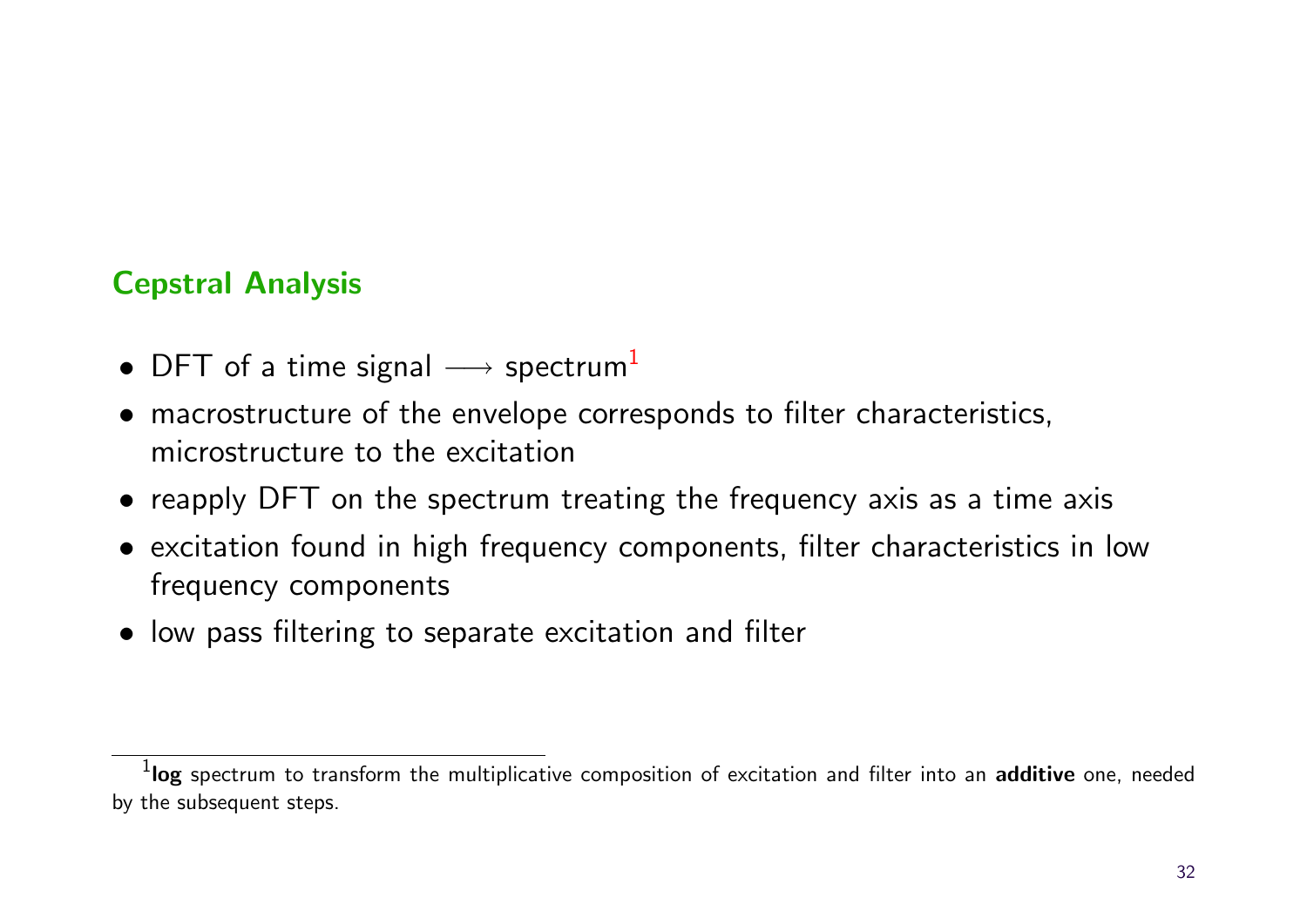#### Linear prediction LP

• the *n*-th sample in a sequence can be predicted by the  $p$  previous samples

$$
\hat{s}[n] = \sum_{k=1}^{p} a_k s[n-k]
$$

• the weights  $a_k$  are to be chosen in order to minimise the error (= residual)  $e[n]$  between the real sample value  $s[n]$  and the predicted value  $\hat{s}[n]$ 

$$
e[n] = \arg\min_{a_1...a_p} \left[ s[n] - \sum_{k=1}^p a_k s[n-k] \right]
$$

• by z-transform the filter transfer function is derived from the coefficients  $a_1 \ldots a_p$  the glottal signal is derived from the residual  $e[n]$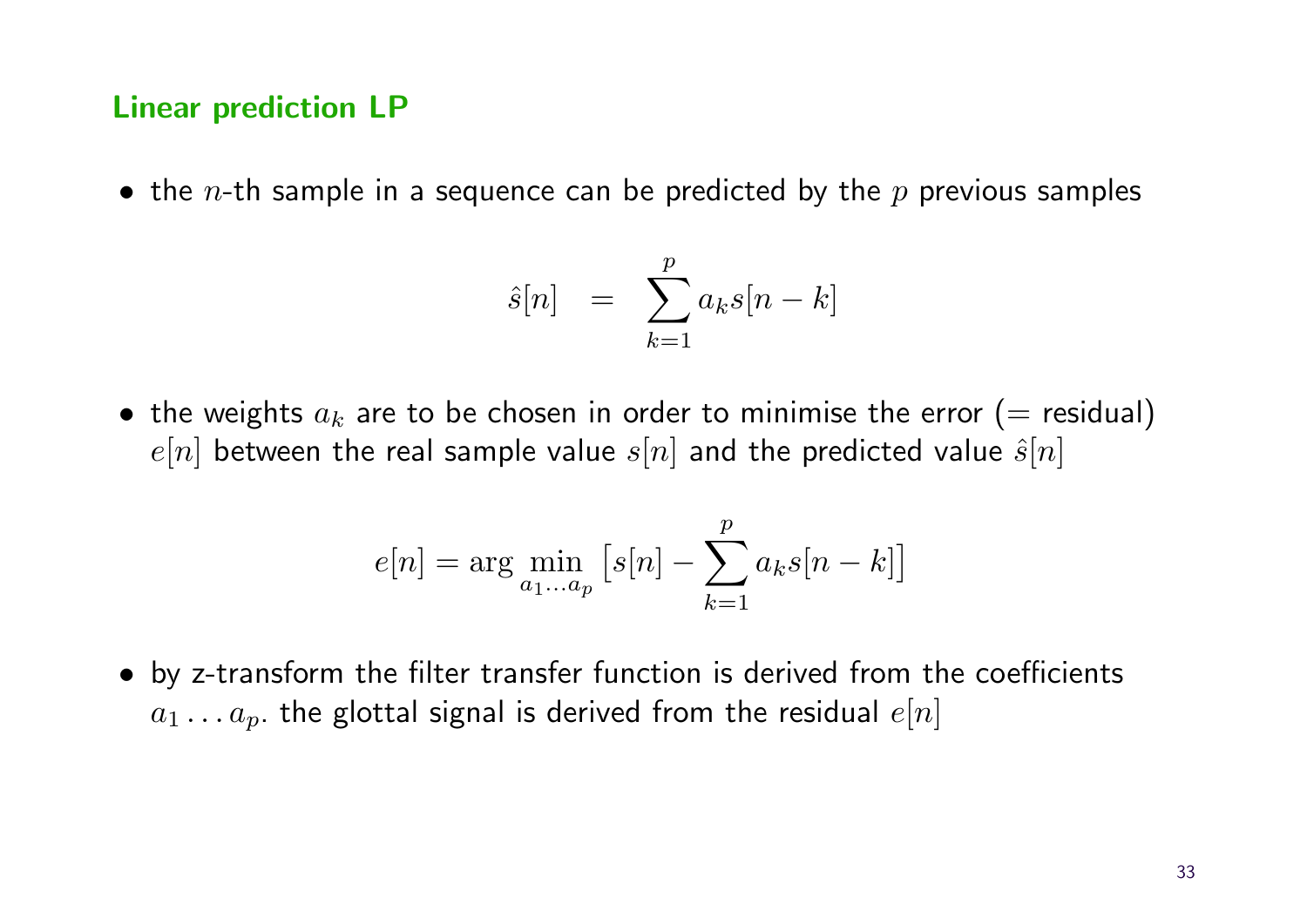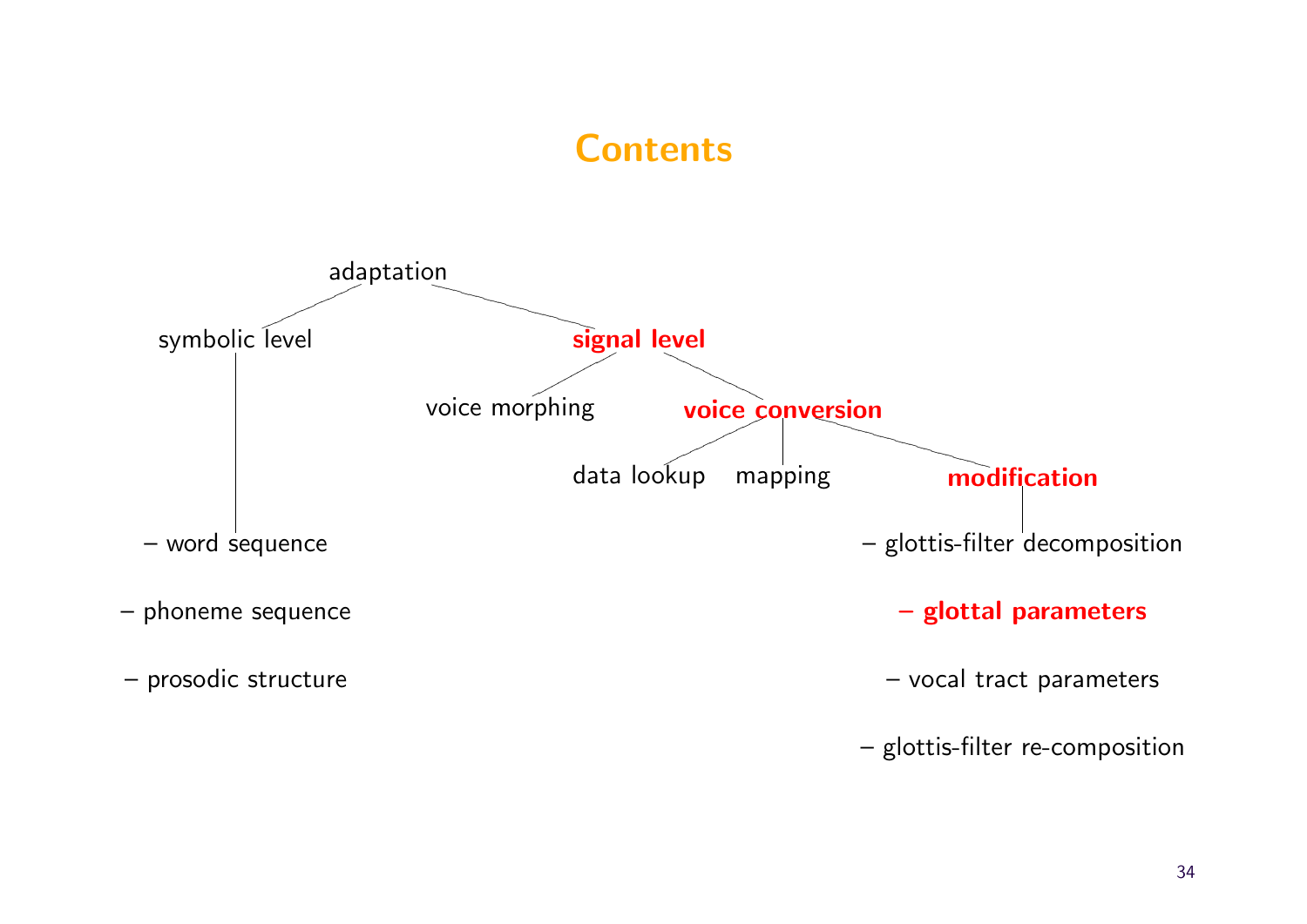#### Glottal parameters, Prosody

- pitch, duration, intensity, voice quality
- Pitch measurement: e.g. by autocorrelation
	- time domain algorithm, no need for source filter decomposition
	- signal is correlated with a version of itself, which is moved along the time axis
	- the correlation reaches its first maximum when the signal maximally ressembles its displaced version
	- this takes place as soon as the displaced version has been moved exactly 1 period  $T$  of the signal, which is  $\frac{1}{f_c}$  $f_0$
- simple: Pitch rescaling:
	- $f0_T = a + b \cdot f0_S$
	- moving f0 average and pitch span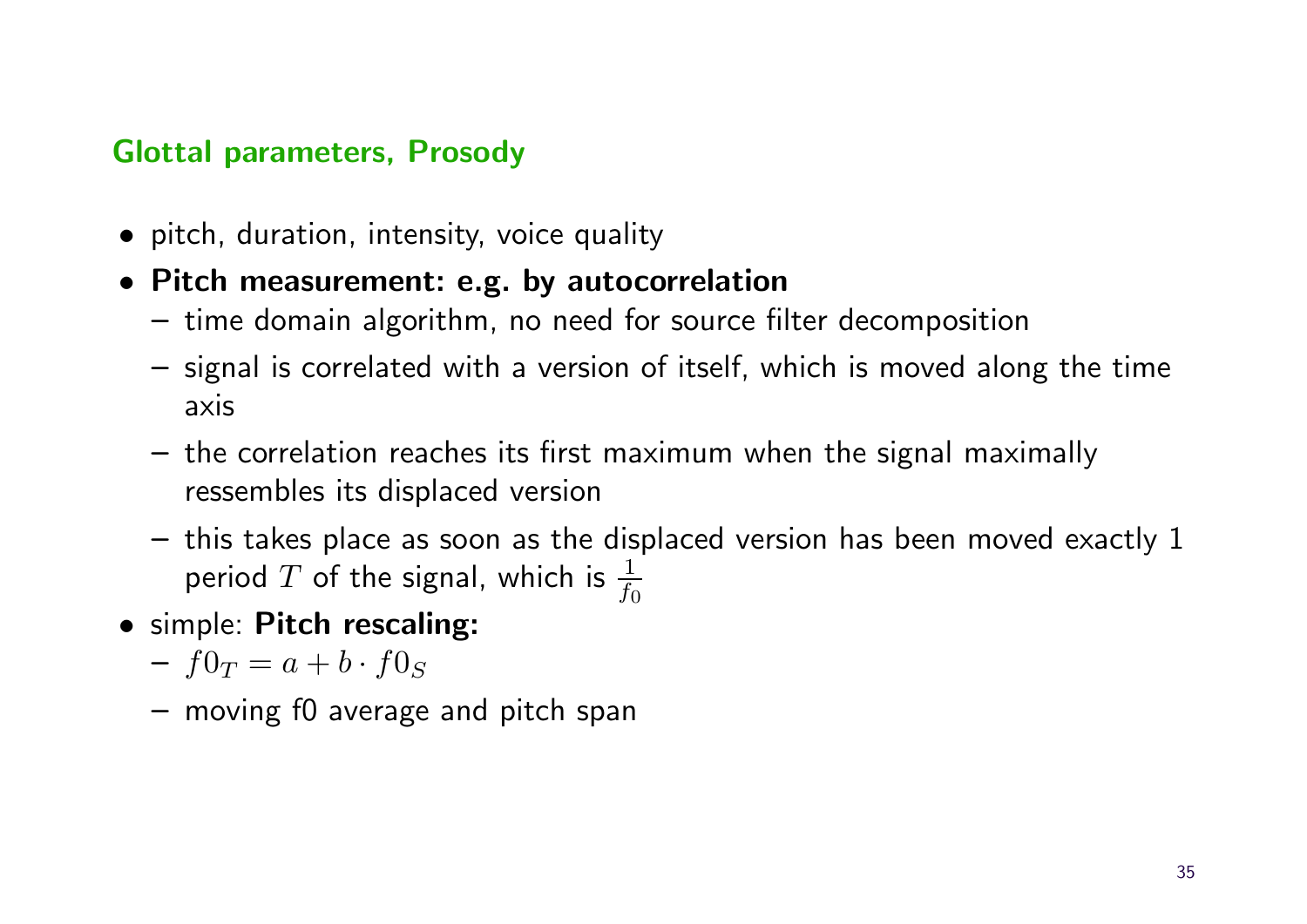- more elaborated: Transforming prosodic structure to intonation
	- Parameterisation of intonation e.g. by the Fujisaki model (Fujisaki, 1987)

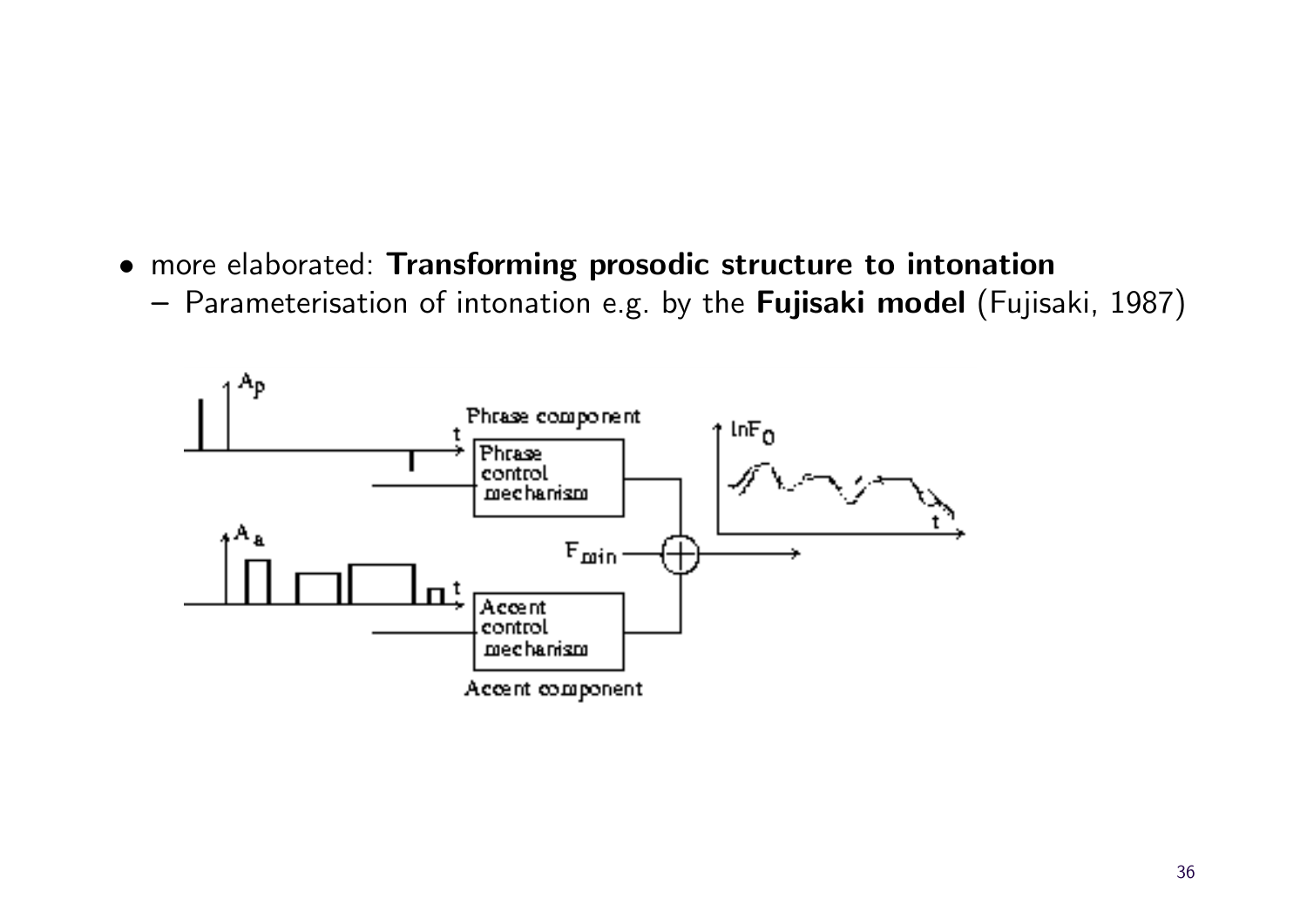- super-position of phrase component, accent component and baseline f0
- components  $C_p(t)$  and  $C_a(t)$  realised as critically damped systems (just positive oscillation values)
- systems are fed by phrase commando  $A_p$  (dirac impulse) and accent commando  $A_a$  (rectangle impulse) respectively.
- phrase component: global intonation contour of intonation phrase
- accent component: local f0 movements tied to accentuated syllables
- $-$  text and speaker based prediction of parameter values (Möbius, 1993)
- estimating parameter values for each intonation phrase by minimising the error between original contour and Fujisaki model output (analysis by synthesis; but: no bi-uniqueness given)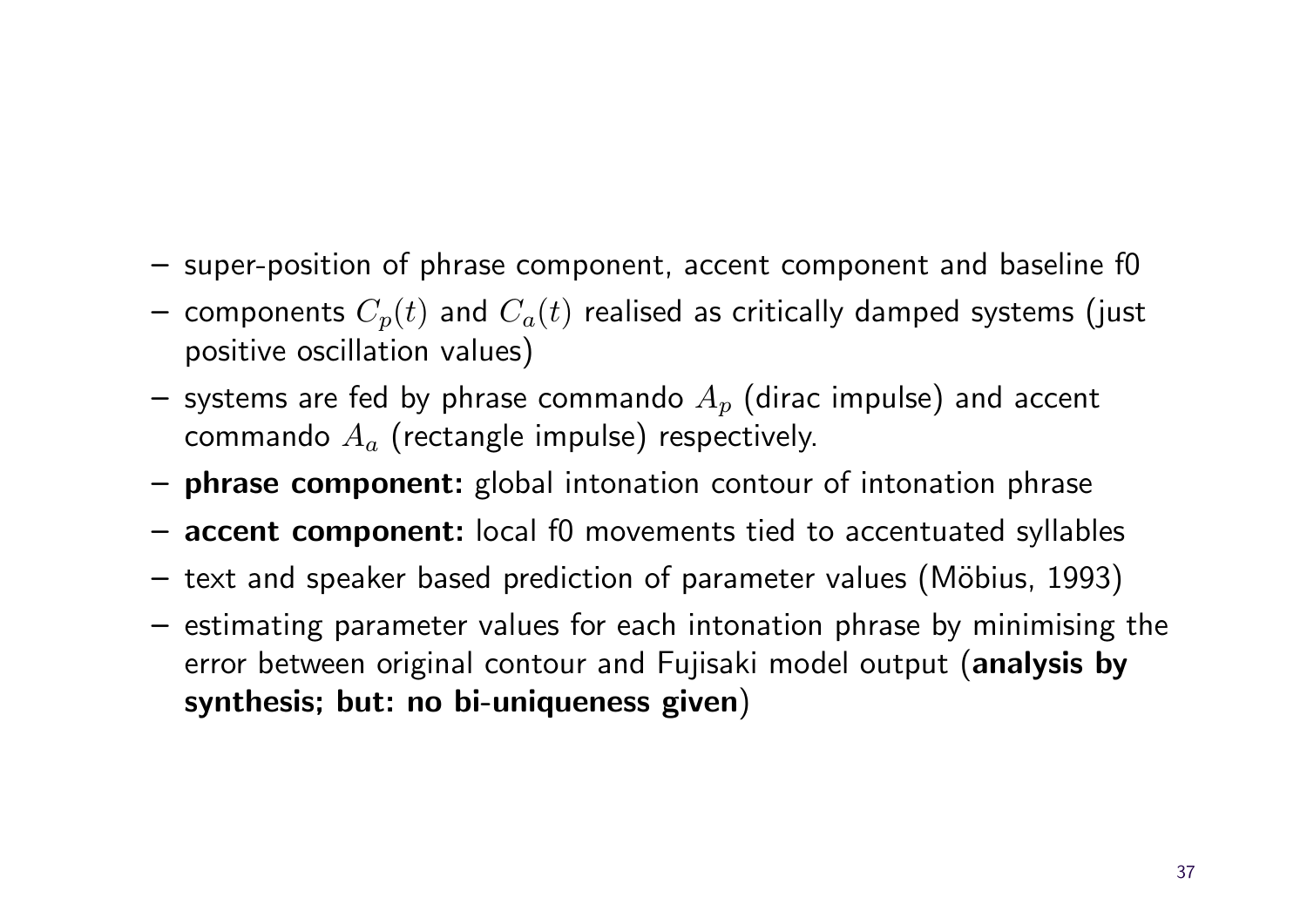- Applying the new pitch information; manipulation of pitch, duration and intensity (prosody): TD-PSOLA
	- Moulines et al. (1990)
	- $-$  TD: manipulation in the time domain, no excitation-filter decomposition needed
	- PSOL: elementary building blocks are overlapping (OL) windows spanning about 2 f0 periods of the signal, and being centered on glottal pulses (PS: pitch synchronous)
	- $-$  A: manipulation by moving the windows and adding  $(A)$  the signals
	- manipulating f0: increasing by moving the windows closer to each other, **lowering** by moving the windows away from each other  $(+)$  replication or deletion of windows to preserve duration)
	- manipulating duration: replication of windows
	- manipulating intensity: sum copies of a window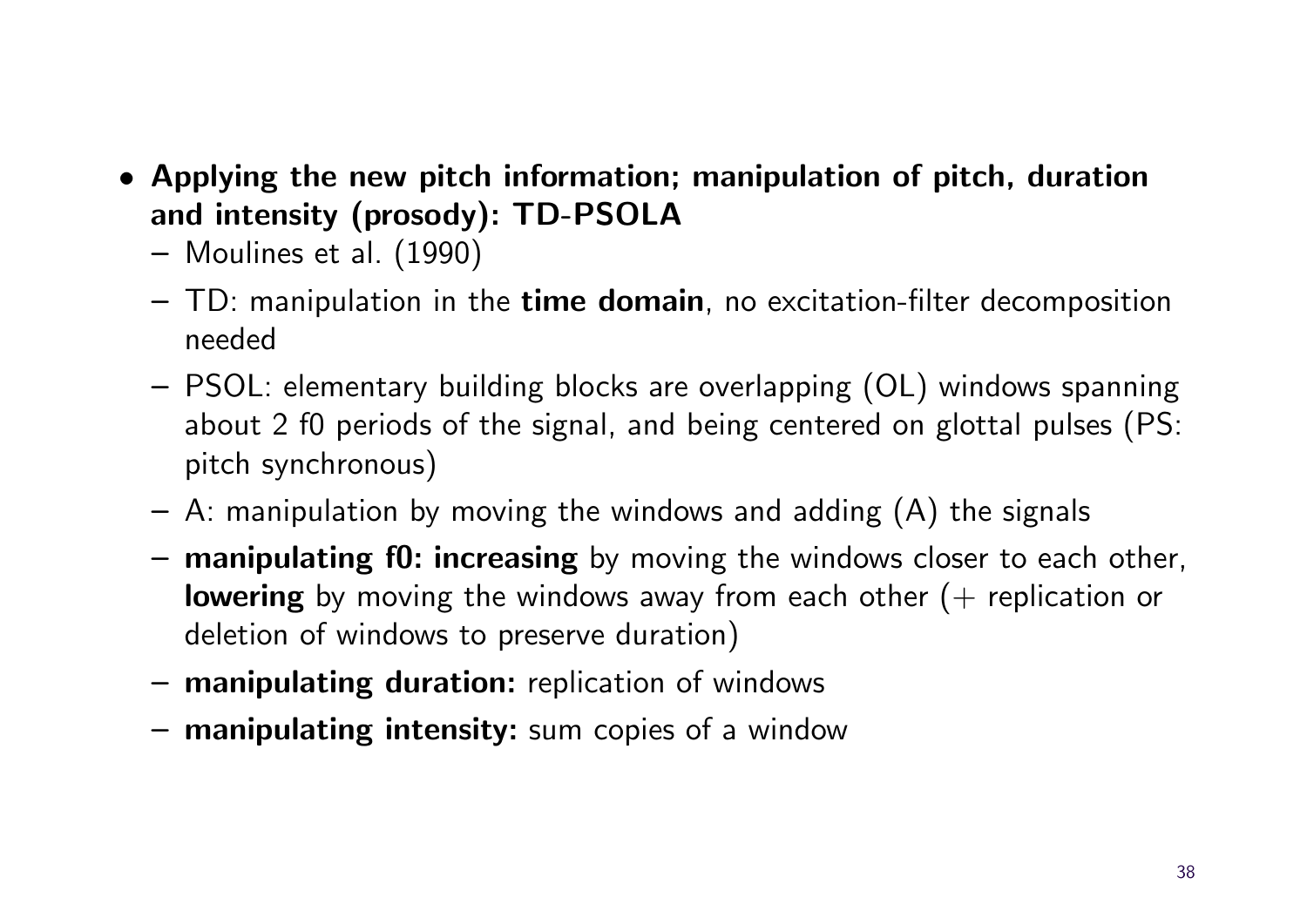

Hess (2004)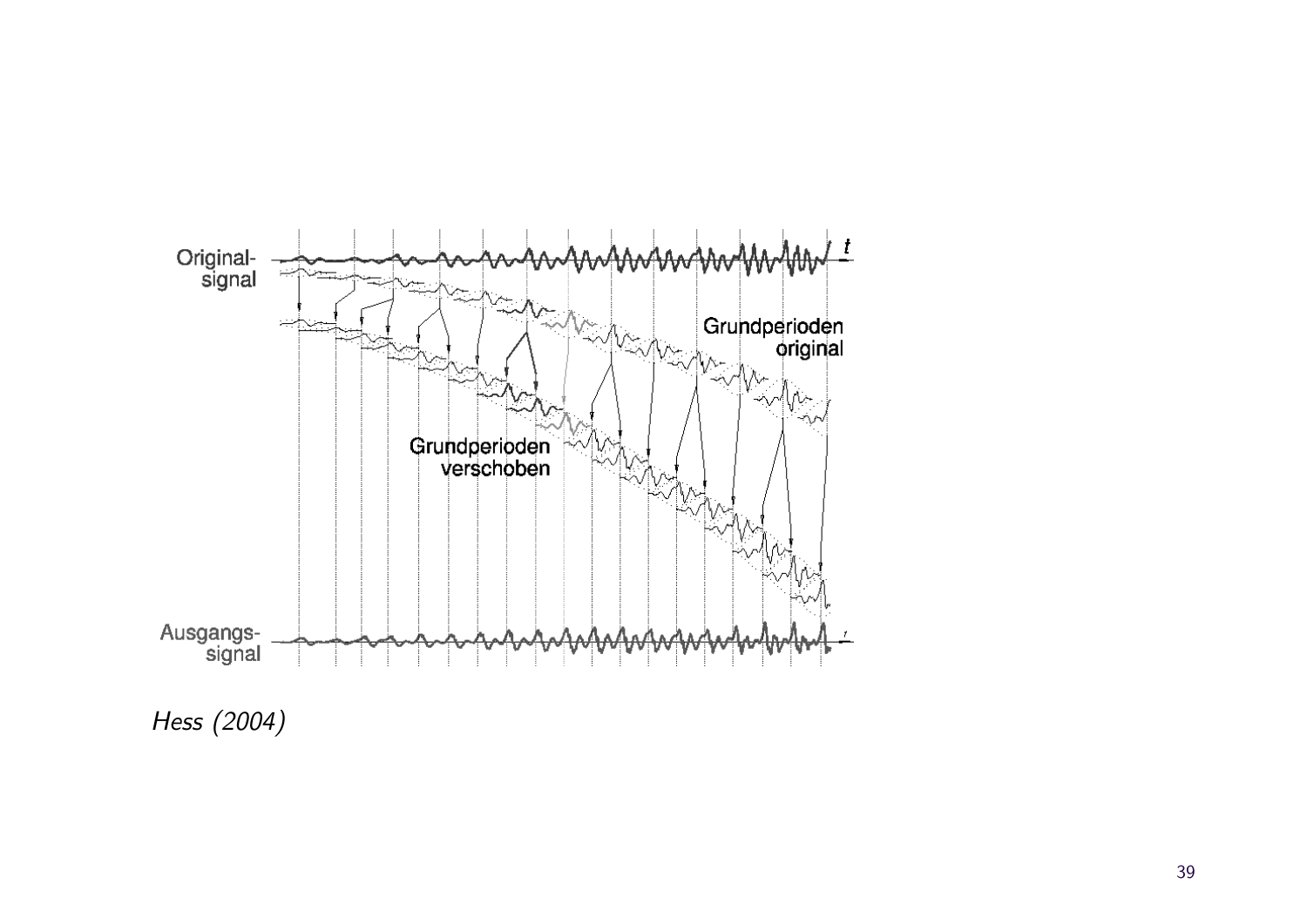• Manipulating not just pitch but also the glottal excitation pattern: Liljencrants-Fant parameterisation



Iseli, et al. (2000) – model of glottal flow  $u_g(t)$  and its derivate  $v_g(t)$  (representing flow changes)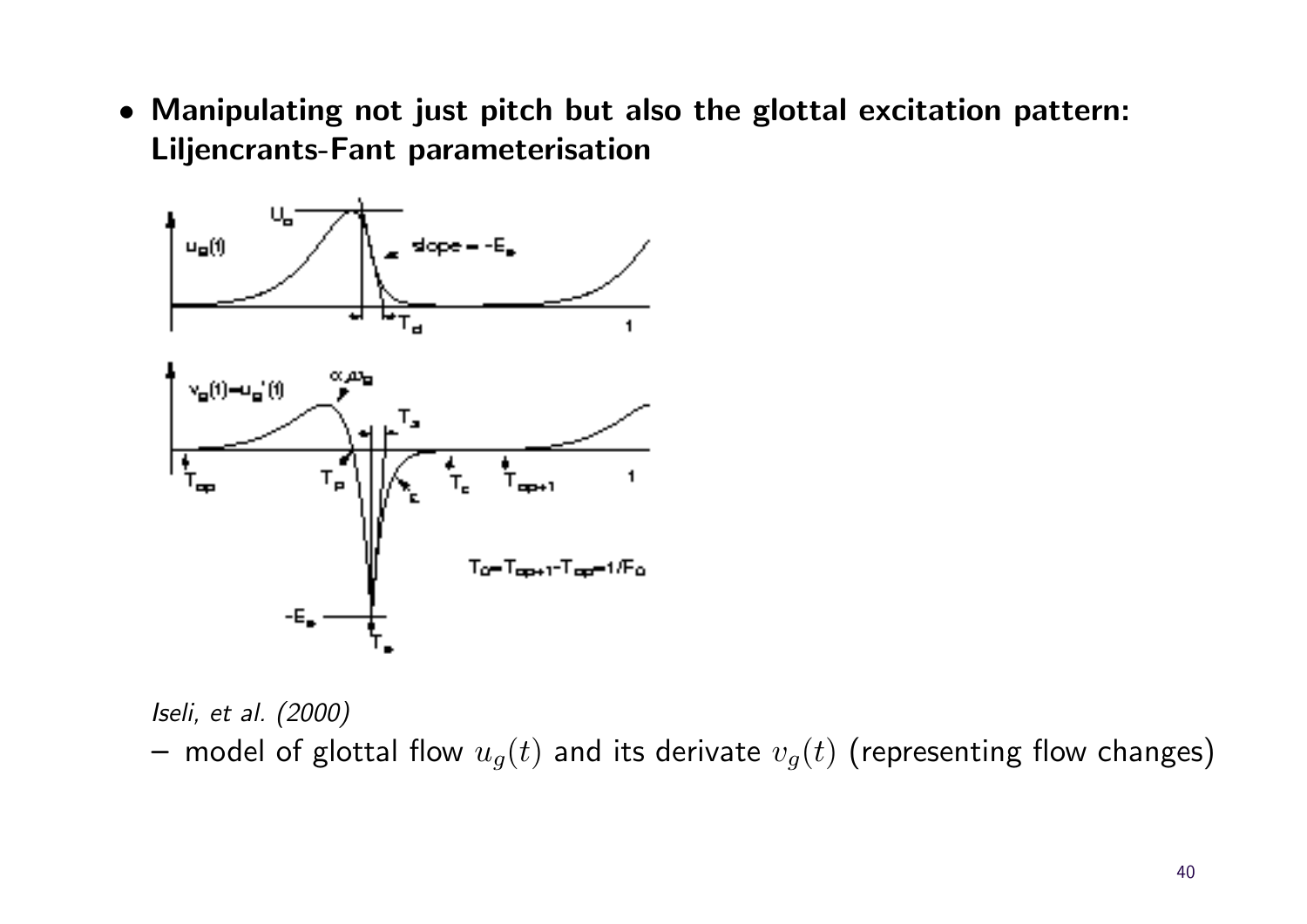| <b>LF Parameter Description</b> |                                          |
|---------------------------------|------------------------------------------|
|                                 | instant of glottal opening               |
| $\frac{T_{op}}{T_{e}}$          | instant of maximum flow decrease         |
|                                 | (short before glottal closure)           |
|                                 | instant of maximum glottal flow          |
| $\frac{T_p}{T_a}$               | effective duration of glottal flow decay |

- estimating parameter values for each glottal cycle by minimising the error between original excitation signal and LF modelled signal (analysis by synthesis; but: no bi-uniqueness given)
- Relation between the parameters and voice quality:

. . .

| (Derived) Parameter | <b>Calculation</b>    | <b>Effect</b>                           |
|---------------------|-----------------------|-----------------------------------------|
| Open Quotient       | $T_e-T_{op}$<br>$T_0$ | high $\longrightarrow$ breathy          |
|                     |                       | $low \longrightarrow$ creaky            |
| $T_{a}$             | cut-off frequency     | spectral tilt                           |
|                     |                       | shorter closing phase $\longrightarrow$ |
|                     |                       | steeper upper falling flank             |
|                     |                       | of spectral envelope                    |
|                     |                       | (word stress marker)                    |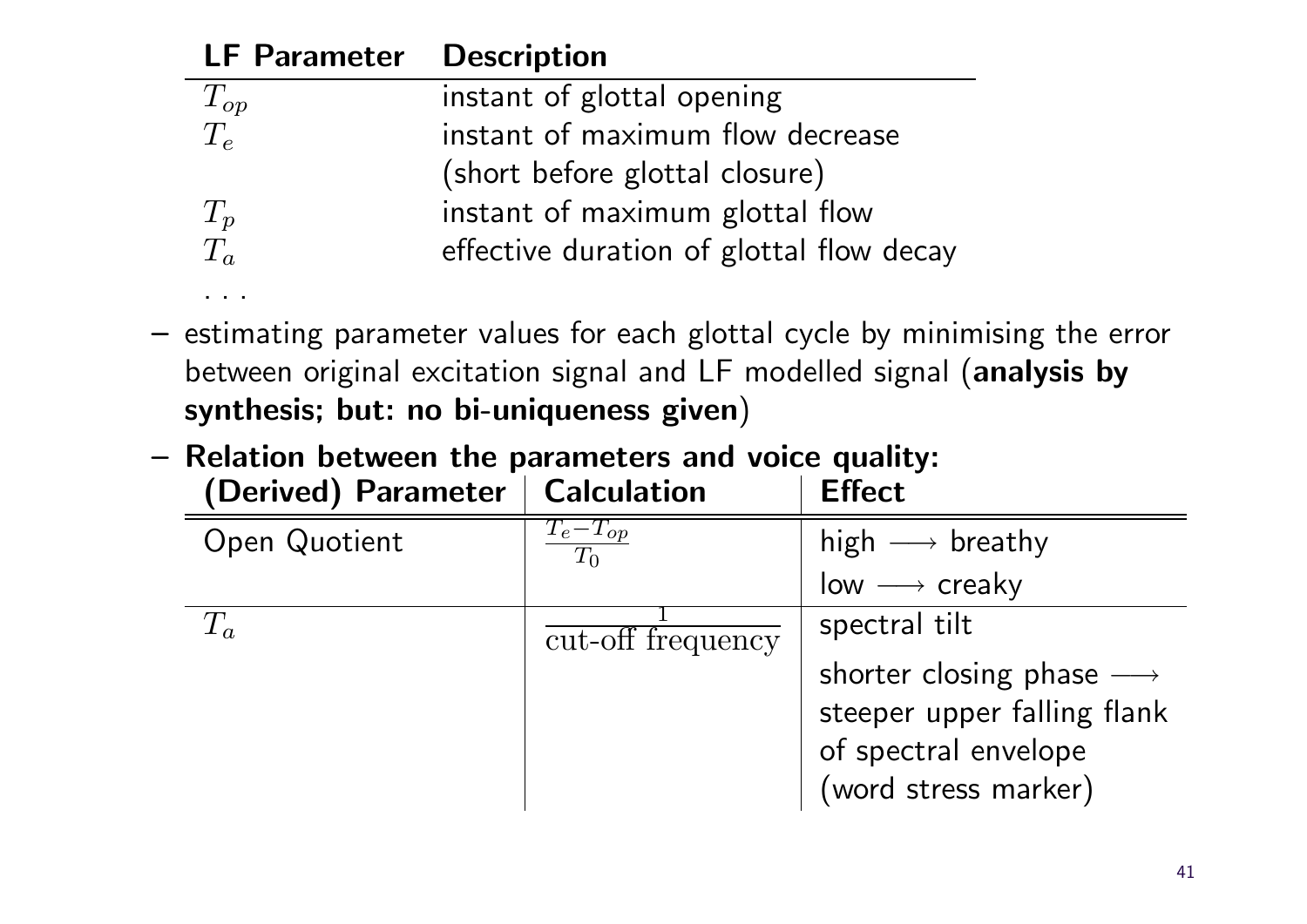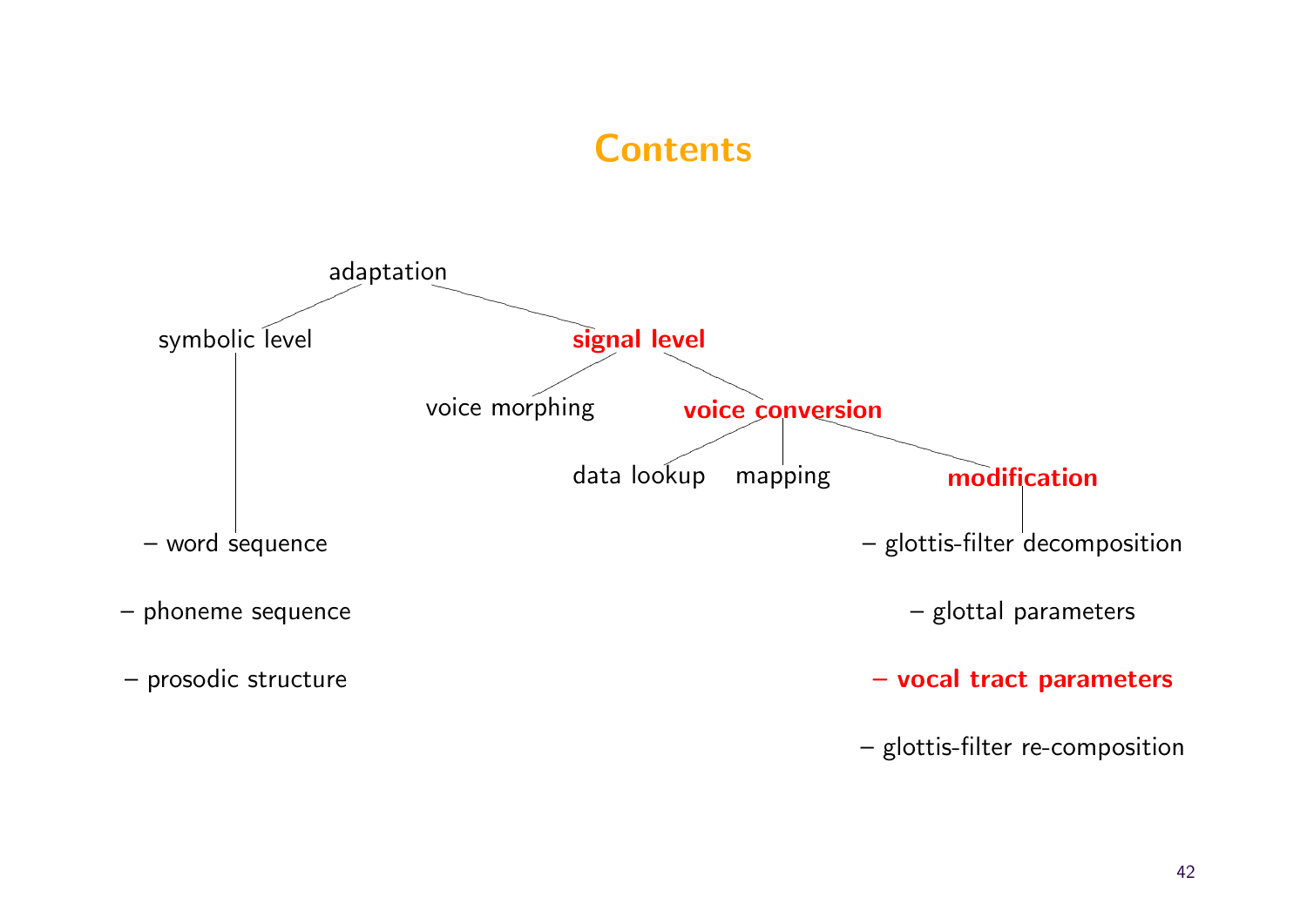#### Manipulation of vocal tract parameters

- long term average spectrum, spectral envelope, formant frequencies, formant trajectories, formant bandwidths
- LP coefficients can approximately be related to vocal tract geometry (sequence of log areas; Markel et al., 1976)
- global re-scaling of coefficients to simulate vocal tract shape
- local modifications to treat speaker dependent articulatory/ acoustic trajectories
- calculate coefficients connected to a desired vocal tract shape and movements  $\rightarrow$  new time varying filter transfer function (Childers, 1989)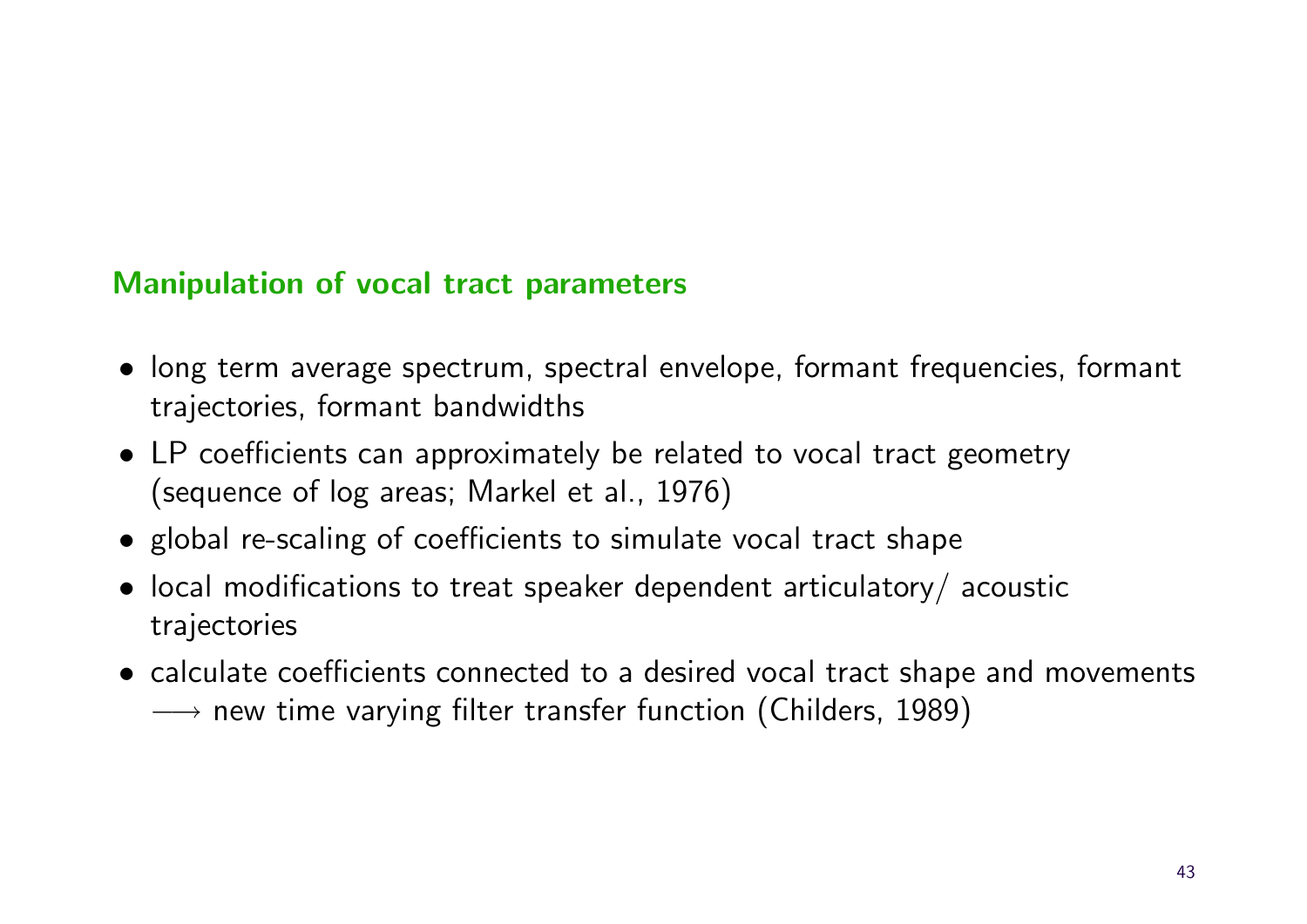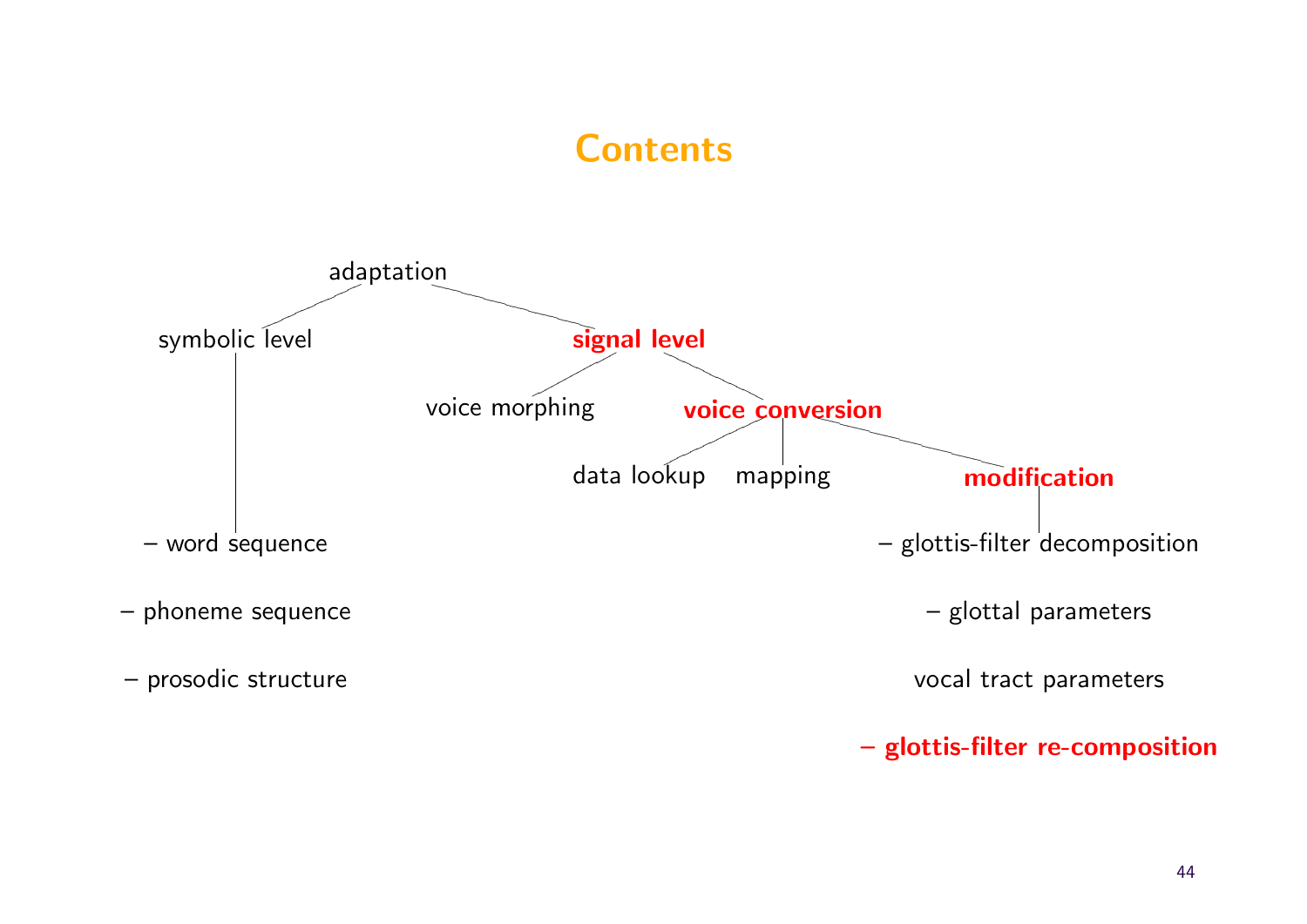#### Excitation-filter re-composition:

• convolution of an excitation signal (← e.g. LF model) and a time varying filter (←− e.g. LPC coefficients)